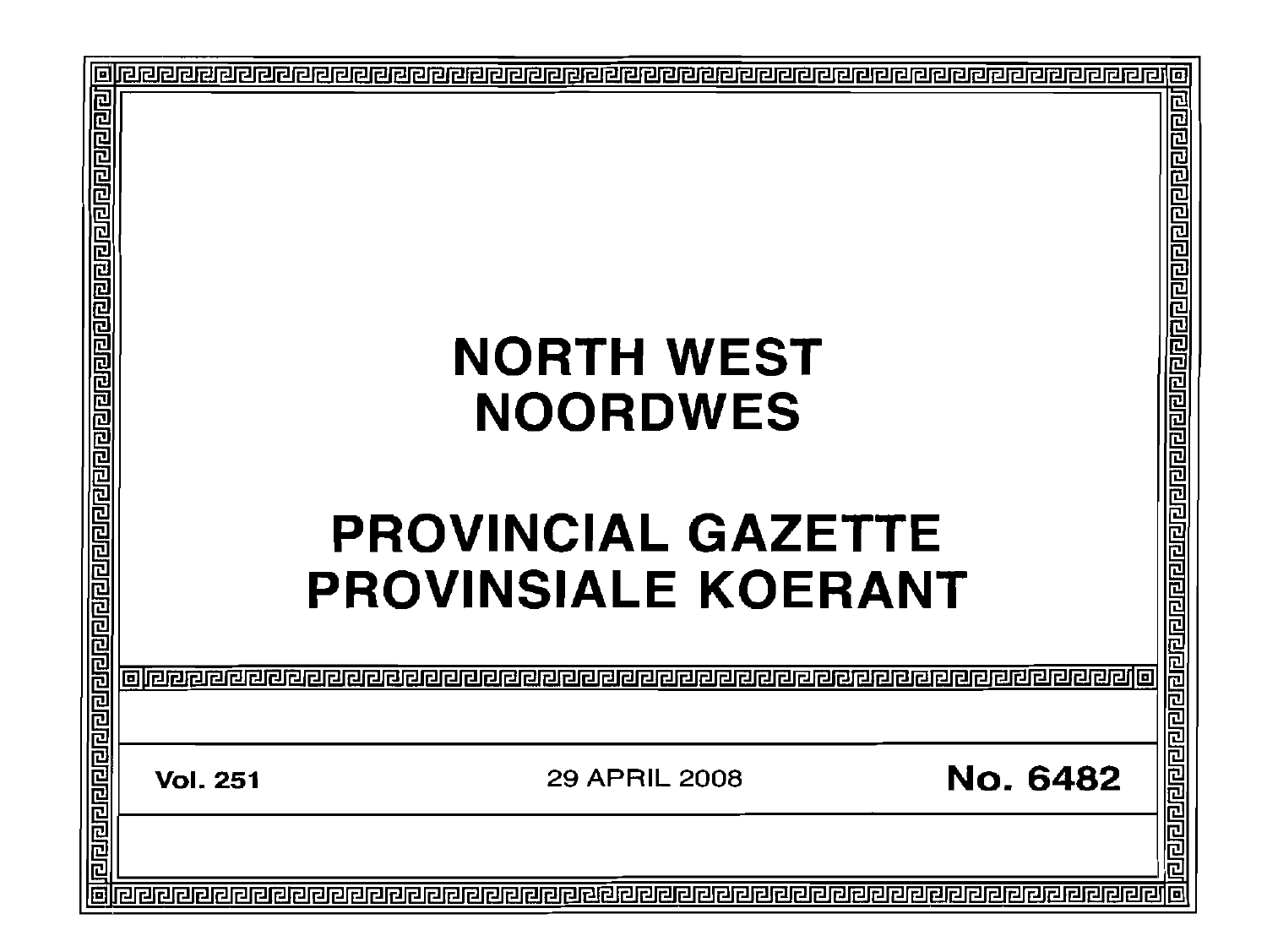$\cdot$ 

# **CONTENTS**

| No. |                                                                                                                                        | Page<br>No. | Gazette<br>No. |
|-----|----------------------------------------------------------------------------------------------------------------------------------------|-------------|----------------|
|     | <b>GENERAL NOTICES</b>                                                                                                                 |             |                |
| 230 | Town-planning and Townships Ordi-<br>nance (15/1986): Brits Amendment                                                                  | 8           | 6482           |
| 231 | do.: Rustenburg Amendment Scheme                                                                                                       | 8           | 6482           |
| 232 | do.: Rustenburg Amendment Scheme                                                                                                       | 9           | 6482           |
| 233 | do.: Rustenburg Amendment Scheme                                                                                                       | 10          | 6482           |
| 234 | do.: Potchefstroom Amendment Scheme                                                                                                    | 10          | 6482           |
| 235 | do.: Klerksdorp Amendment Scheme                                                                                                       | 11          | 6482           |
| 242 | Town-planning and Townships Ordi-<br>nance (15/1986): Establishment of town-                                                           |             |                |
| 243 | ship: Brits Extension 146<br>do.: Carletonville Amendment Scheme                                                                       | 12          | 6482           |
|     |                                                                                                                                        | 13          | 6482           |
| 244 | do.: Brits Amendment Scheme 1/531                                                                                                      | 14          | 6482           |
| 245 | do.: Rustenburg Amendment Scheme                                                                                                       | 14          | 6482           |
| 246 | do.: Amendment Scheme 450                                                                                                              | 15          | 6482           |
| 247 | do.: Amendment Scheme 452                                                                                                              | 15          | 6452           |
| 248 | do.: Rustenburg Amendment Scheme                                                                                                       |             |                |
|     |                                                                                                                                        | 16          | 6482           |
| 249 | do.: Rustenburg Amendment Scheme                                                                                                       | 17          | 6482           |
|     | <b>LOCAL AUTHORITY NOTICE</b>                                                                                                          |             |                |
| 152 | Town-planning and Townships Ordi-<br>nance (15/1986): Tswaing Local<br>Municipality: Rezoning: Erf 232,                                |             |                |
| 153 | Mafikeng Local Municipality: Rezoning:                                                                                                 | 18          | 6482           |
| 154 | Town-planning and Townships<br>Ordinance (15/1986): Tlokwe City<br>Council: Potchefstroom Amendment<br>Schemes 1229, 1253, 1262, 1293, | 18          | 6482           |
| 155 | 1315, 1352, 1362 and 1426<br>do.: do.: Establishment of township:                                                                      | 19          | 6482           |
| 156 | do.: do.: Potchefstroom Amendment                                                                                                      | 21          | 6482           |
|     |                                                                                                                                        | 26          | 6482           |

# **INHOUD**

| age<br>No. | Gazette<br>No. | No. |                                         | No. | <b>Bladsy Koerant</b><br>No. |
|------------|----------------|-----|-----------------------------------------|-----|------------------------------|
|            |                |     | <b>ALGEMENE KENNISGEWINGS</b>           |     |                              |
|            |                | 230 | Ordonnansie op Dorpsbeplanning en       |     |                              |
| 8          | 6482           |     | Dorpe (15/1986): Brits-wysigingskema    | 8   | 6482                         |
|            |                | 231 | do.: Rustenburg-wysigingskema 392       | 9   | 6482                         |
| 8          | 6482           | 232 | do.: Rustenburg-wysigingskema 457       | 9   | 6482                         |
| 9          | 6482           | 233 | do.: Rustenburg-wysigingskema 459       | 10  | 6482                         |
|            |                | 234 | do.: Potchefstroom - wysigingskema      |     |                              |
| 10         | 6482           |     |                                         | 11  | 6482                         |
|            |                | 235 | do.: Klerksdorp-wysigingskema 404       | 11  | 6482                         |
| 10         | 6482           | 242 | Ordonnansie op Dorpsbeplanning en       |     |                              |
|            |                |     | Dorpe (15/1986): Stigting van dorp:     |     |                              |
| 11         | 6482           |     | Brits-uitbreidings 146                  | 12  | 6482                         |
|            |                | 243 | do.: Carletonville-wysigingskema 148/08 | 13  | 6482                         |
| 12         | 6482           | 244 | do.: Brits-wysigingskema 1/531          | 14  | 6482                         |
|            |                | 245 | do.: Rustenburg-wysigingskema 449       | 14  | 6482                         |
| 13         | 6482           | 246 |                                         | 15  | 6482                         |
| 14         | 6482           | 247 | do.: Wysigingskema 452                  | 16  | 6452                         |
|            |                | 248 | do.: Rustenburg-wysigingskema 458       | 17  | 6482                         |
| 14<br>15   | 6482<br>6482   | 249 | do.: Rustenburg-wysigingskema 460       | 17  | 6482                         |
| 15         | 6452           |     |                                         |     |                              |
|            |                |     | <b>PLAASLIKE BESTUURSKENNISGEWING</b>   |     |                              |
| 16         | 6482           | 152 | Ordonnansie op Dorpsbeplanning en       |     |                              |
| 17         | 6482           |     | Dorpe (15/1986): Tswaing Plaaslike      |     |                              |
|            |                |     | Munisipaliteit: Hersonering: Erf 232,   |     |                              |
|            |                |     |                                         | 18  | 6482                         |
|            |                | 153 | Mafikeng Local Municipality: Rezoning:  |     |                              |
|            |                |     |                                         | 18  | 6482                         |
|            |                | 154 | Ordonnansie op Dorpsbeplanning en       |     |                              |
| 18         | 6482           |     | Dorpe (15/1986): Stadsraad van Tlokwe:  |     |                              |
| 18         | 6482           |     | Potchefstroom-wysigingskemas 1229,      |     |                              |
|            |                |     | 1253, 1262, 1293, 1315, 1352, 1362 en   |     |                              |
|            |                |     |                                         | 20  | 6482                         |
|            |                | 155 | Town-planning<br>and<br>Townships       |     |                              |
|            |                |     | Ordinance (15/1986): Tłokwe<br>City     |     |                              |
| 19         | 6482           |     | Council: Establishment of township:     |     |                              |
|            |                |     | Baillie Park Extension 32               | 21  | 6482                         |
| 21         | 6482           |     |                                         |     |                              |

156 do.: do.: Potchefstroom Amendment

Scheme 1479........................ 26

6482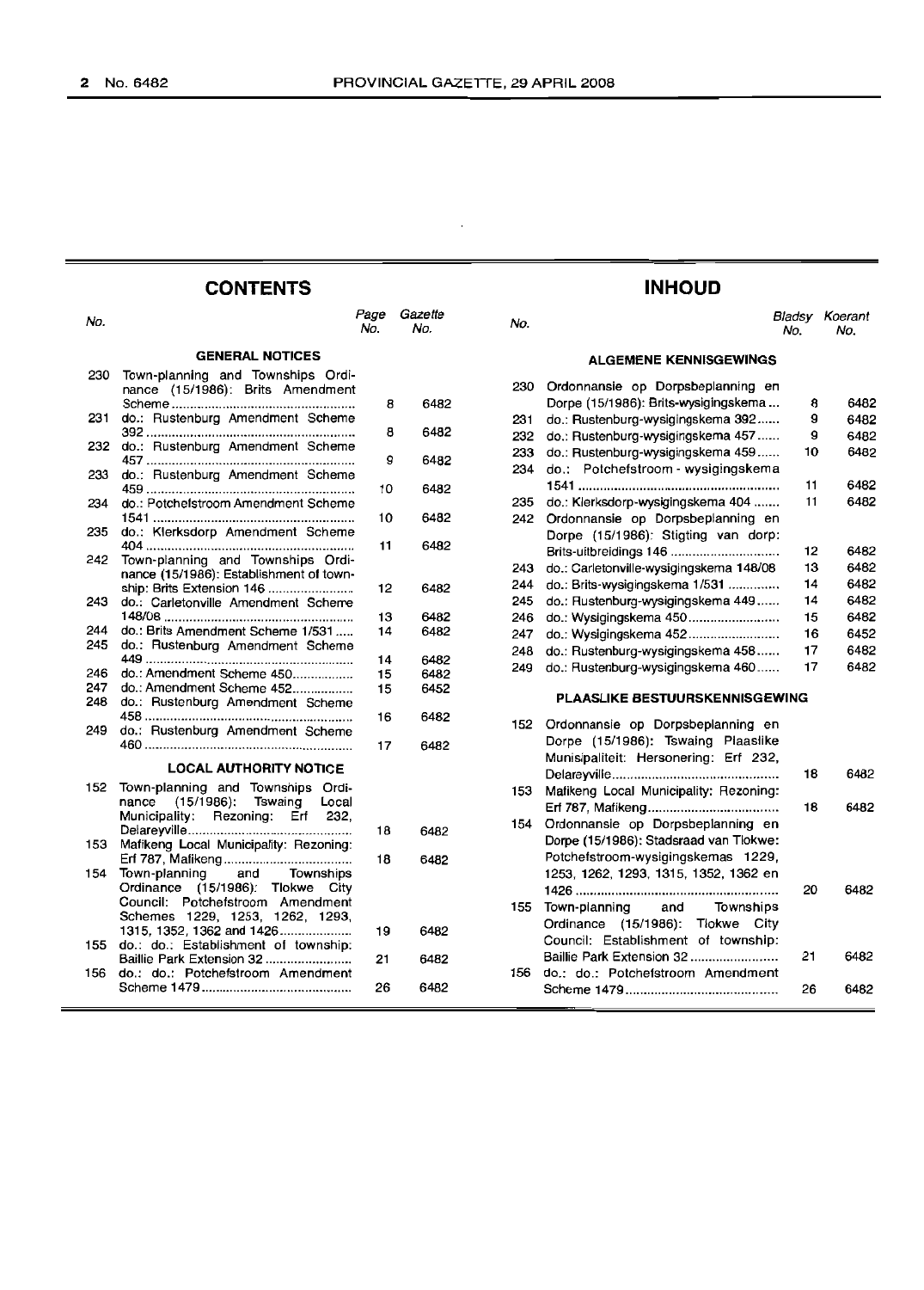

Subscribers and all other stakeholders are advised to send their advertisements directly to the Government Printing Works, 7 days before publication date.

> In future, adverts have to be paid in advance before being published in the Gazette.

AWIE VAN ZVL Advertising Manager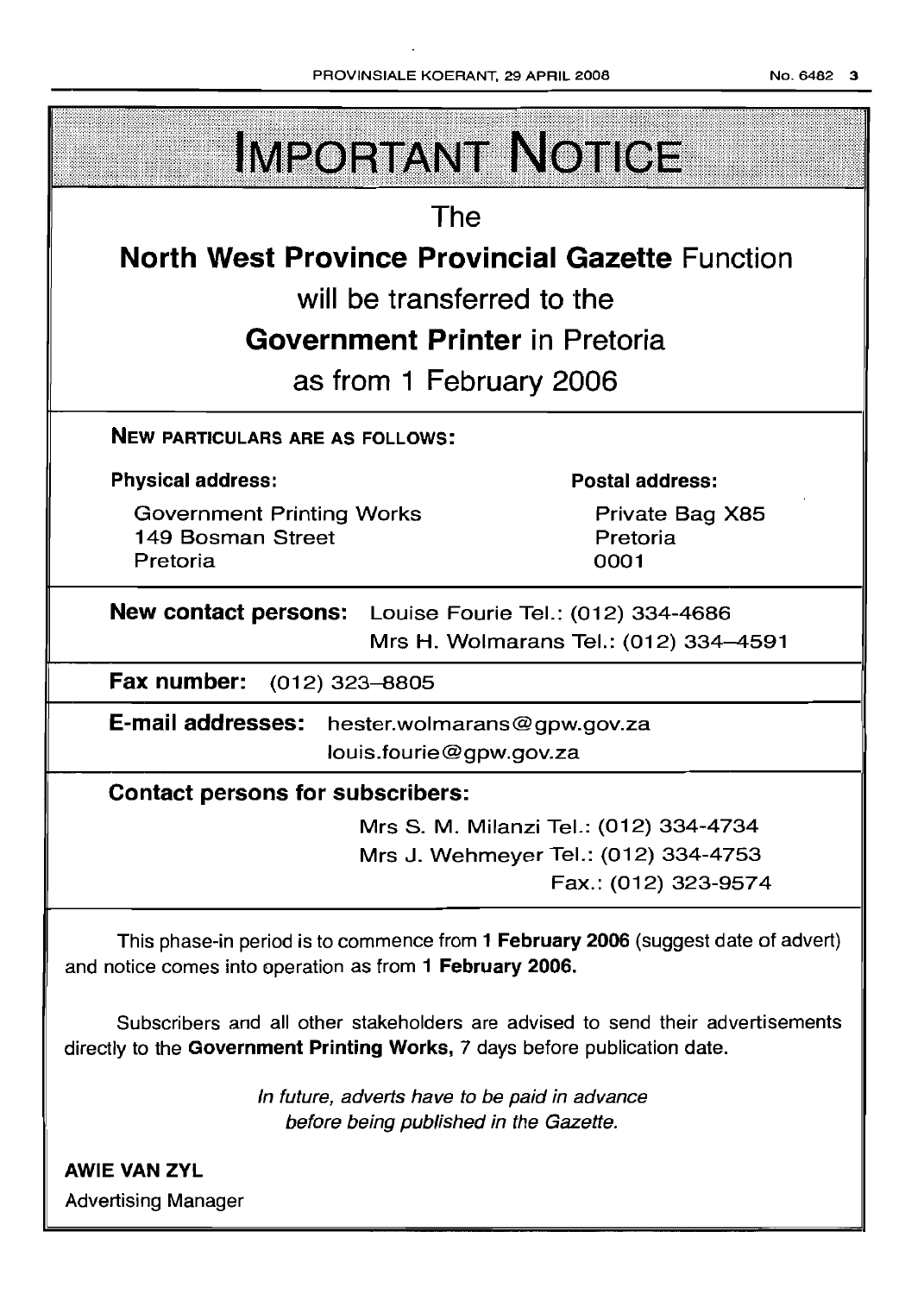IT IS THE CLIENTS RESPONSIBILITY TO ENSURE THAT THE CORRECT AMOUNT IS PAID AT THE CASHIER OR DEPOSITED INTO THE GOVERNMENT PRINTING WORKS BANK ACCOUNT AND ALSO THAT THE REQUISITION/COVERING LETTER TOGETHER WITH THE ADVERTISEMENTS AND THE PROOF OF DEPOSIT REACHES THE GOVERNMENT PRINTING WORKS IN TIME FOR INSERTION IN THE PROVINCIAL GAZETTE.

**No ADVERTISEMENTS WILL BE PLACED WITHOUT PRIOR PROOF OF PRE-PAYMENT.**

# 1/4 page **R 187.37** Letter Type: Arial Size: 10 Line Spacing: At: Exactly 11 pt 1/4 page **R 374.75** Letter Type: Arial Size: 10 Line Spacing: At: Exactly 11pt **A PRICE INCREASE OF 8,5% WILL BE EFFECTIVE ON ALL TARIFFS FROM 1 MAY 2008** 1/4 page **R 562.13** Letter Type: Arial Size: 10 Line Spacing: At: Exactly 11 pt 1/4 page R **749.50** Letter Type: Arial Size: 10 Line Spacing: At:<br>Exactly 11pt

SUBSCRIPTION: R 163,35 PER YEAR / R 749.50 PER PAGE = 25CM = R 30,00

Exactly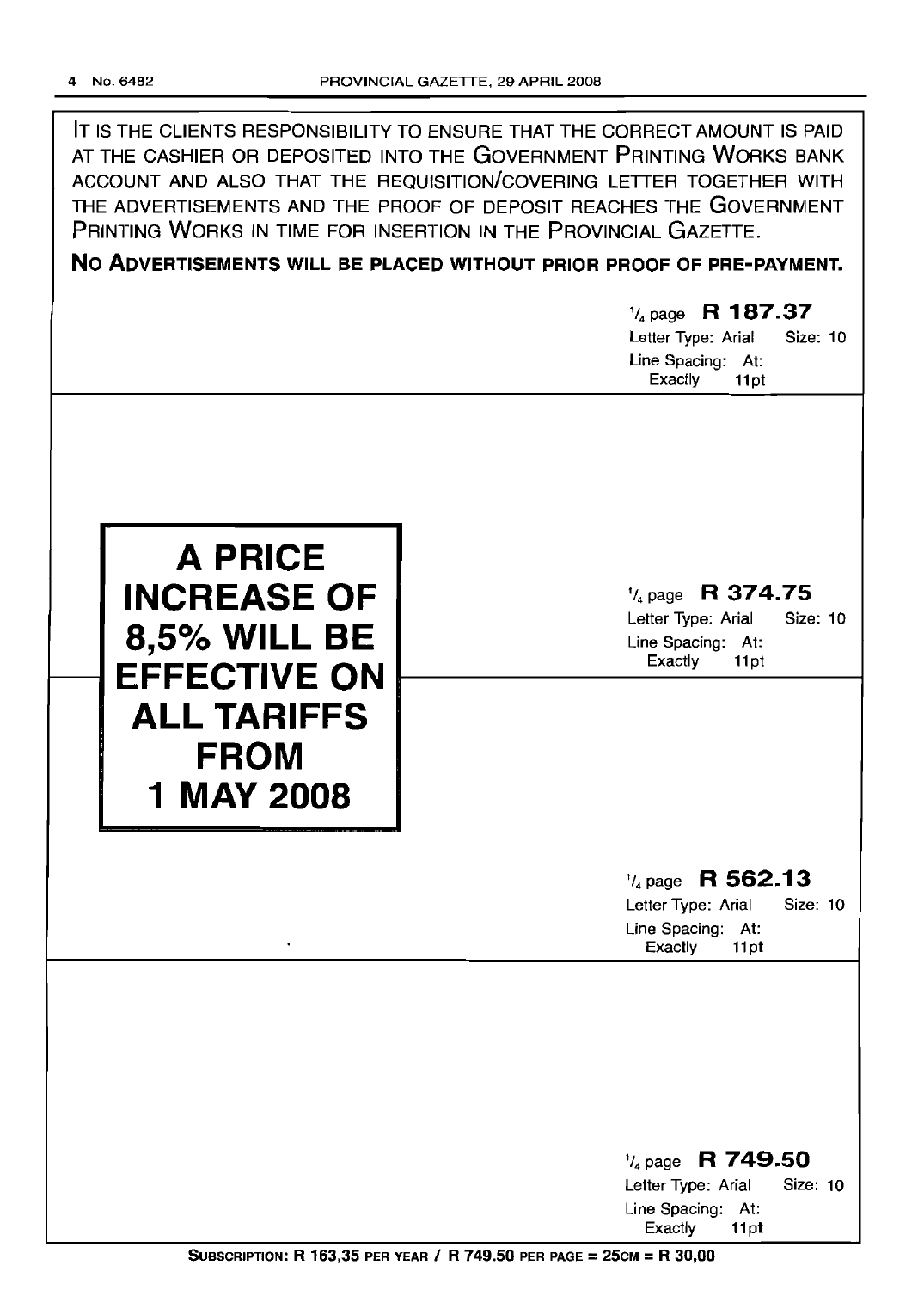

# **CLOSING TIMES FOR THE ACCEPTANCE OF NOTICES**

- 1. (1) The North West Province Provincial Gazette is published every week on Tuesday, and the closing time for the acceptance of notices which have to appear in the North West Province Provincial Gazette on any particular Tuesday, is **12:00 on a Tuesday for the following Tuesday.** Should any Tuesday coincide with a public holiday, the publication date remains unchanged. However, the closing date for acceptance of advertisements moves backwards accordingly, in order to allow for 7 working days prior to the publication date.
	- (2) The date for the publication of a **separate** North West Province Provincial Gazette is negotiable.
- 2. (1) Copy of notices received **after closing time** will be held over for publication in the next North West Province Provincial Gazette.
	- (2) Amendment or changes in copy of notices cannot be undertaken unless instructions are received **before 14:00 on Fridays.**
	- (3) Copy of notices for publication or amendments of original copy can not be accepted over the telephone and must be brought about by letter, by fax or by hand. The Government Printer will not be liable for any amendments done erroneously.
	- (4) In the case of cancellations a refund of the cost of a notice will be considered only if the instruction to cancel has been received on or before the stipulated closing time as indicated in paragraph 2 (2).

# **ApPROVAL OF NOTICES**

3. In the event where a cheque, submitted by an advertiser to the Government Printer as payment, is dishonoured, then the Government Printer reserves the right to refuse such client further access to the North West Province Provincial Gazette untill any outstanding debts to the Government Printer is settled in full.

# **THE GOVERNMENT PRINTER INDEMNIFIED AGAINST LIABILITY**

- 4. The Government Printer will assume no liability in respect of-
	- (1) any delay in the publication of a notice or publication of such notice on any date other than that stipulated by the advertiser;
	- (2) erroneous classification of a notice, or the placement of such notice in any section.or under any heading other than the section or heading stipulated by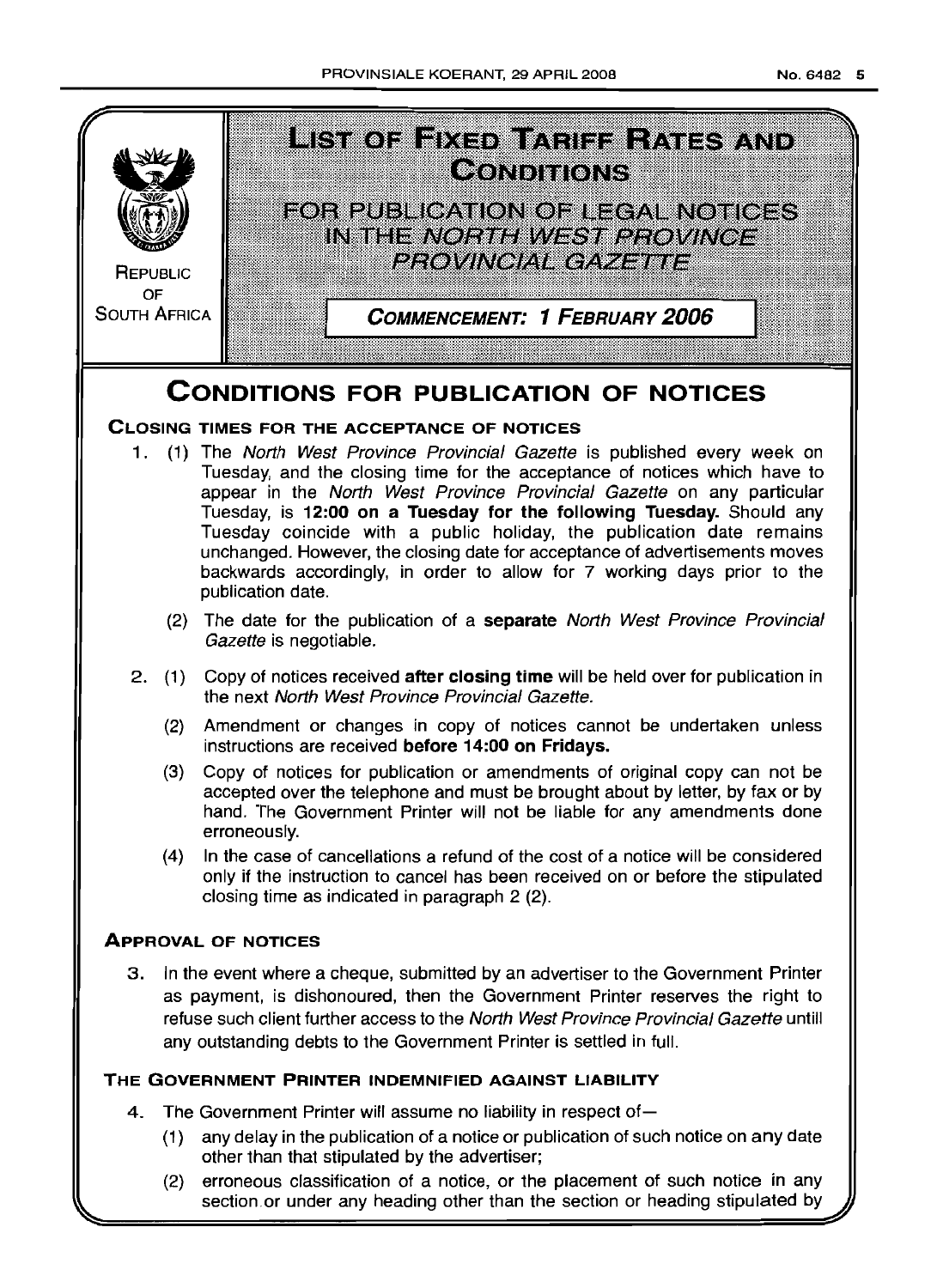- f' (3) any editing, revision, omission, typographical errors or errors resulting from faint or indistinct copy.
- (4) The Government Printing Works is not responsible for any amendments.

# LIABILITY OF ADVERTISER

5. Advertisers will be held liable for any compensation and costs arising from any action which may be instituted against the Government Printer in consequence of the publication of any notice.

# **COPY**

- 6. Copy of notices must be typed on one side of the paper only and may not constitute part of any covering letter or document.
- 7. At the top of any copy, and set well apart from the notice, the following must be stated:

Where applicable

- (1) The heading under which the notice is to appear.
- (2) The cost of publication applicable to the notice, in accordance with the "Word Count Table".

# PAYMENT OF COST

- 9. With effect from 1 April 2005 no notice will be accepted for publication unless the cost of the insertion(s) is prepaid in CASH or by CHEQUE or POSTAL ORDERS. It can be arranged that money can be paid into the banking account of the Government Printer, in which case the deposit slip accompanies the advertisement before publication thereof.
- 10. (1) The cost of a notice must be calculated by the advertiser in accordance with the word count table.
	- (2) Where there is any doubt about the cost of publication of a notice, and in the case of copy, an enquiry, accompanied by the relevant copy, should be addressed to the Advertising Section, Government Printing Works, Private Bag X85, Pretoria, 0001 [Fax: (012) 323-8805], before publication.
- 11 . Overpayment resulting from miscalculation on the part of the advertiser of the cost of publication of a notice will not be refunded, unless the advertiser furnishes adequate reasons why such miscalculation occurred. In the event of underpayments, the difference will be recovered from the advertiser, and the notice(s) will not be published until such time as the full cost of such publication has been duly paid in cash or by cheque or postal orders, or into the banking account.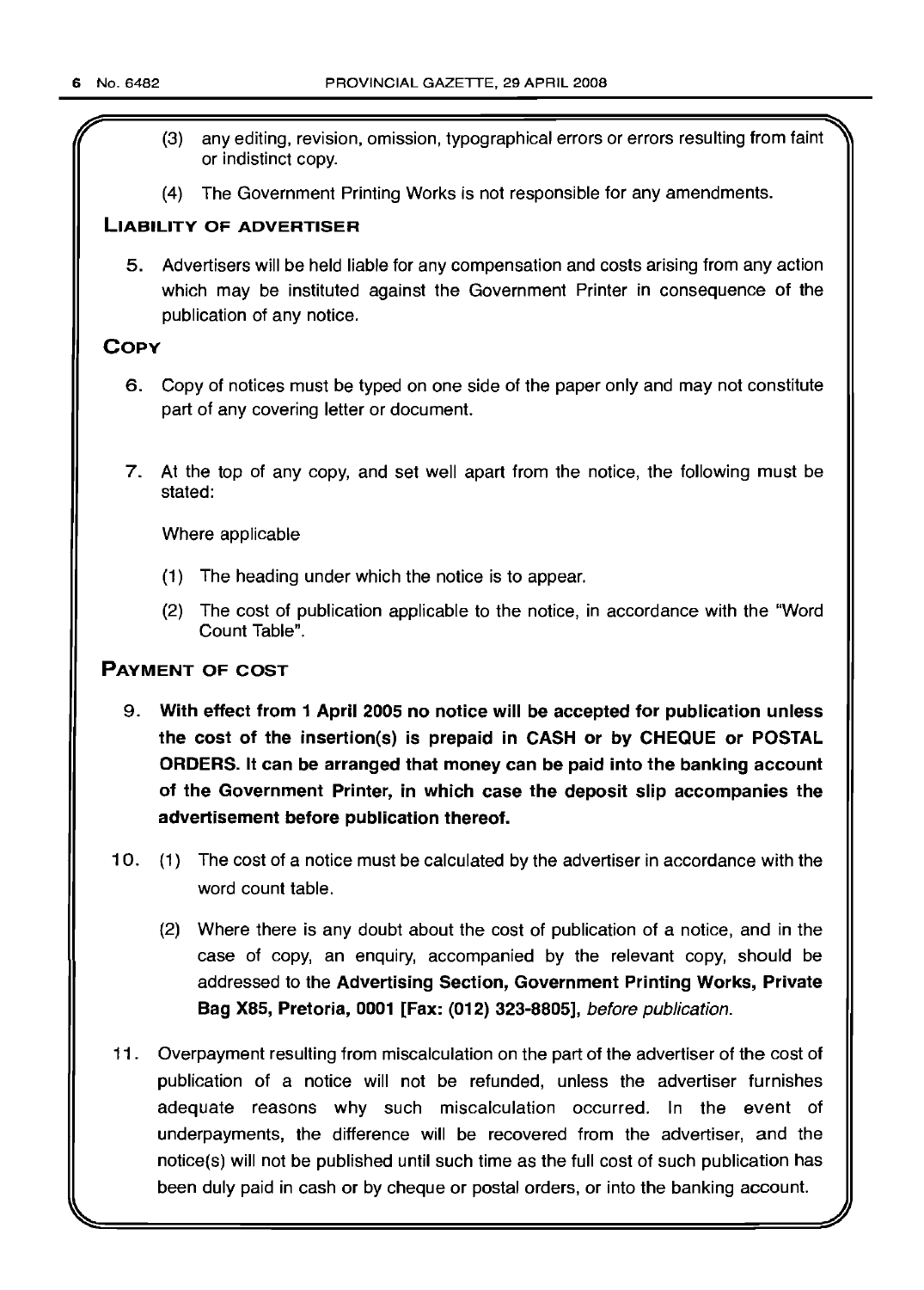- 12. In the event of a notice being cancelled, a refund will be made only if no cost regarding the placing of the notice has been incurred by the Government Printing Works.
- 13. The Government Printer reserves the right to levy an additional charge in cases where notices, the cost of which has been calculated in accordance with the Word Count Table, are subsequently found to be excessively lengthy or to contain overmuch or complicated tabulation.

# PROOF OF PUBLICATION

14. Copies of the North West Province Provincial Gazette which may be required as proof of publication, may be ordered from the Government Printer at the ruling price. The Government Printer will assume no liability for any failure to post such North West Province Provincial Gazette(s) or for any delay in despatching it/them.

# **GOVERNMENT PRINTERS BANK ACCOUNT PARTICULARS**

Bank:

ABSA

BOSMAN STREET

Account No.: 4057114016

Branch code: 632005

Reference No.: 00000050

Fax No.: (012) 323 8805 and (012) 323 0009

# Enquiries:

| Mrs. L. Fourie    | Tel.: (012) 334-4686 |
|-------------------|----------------------|
| Mrs. H. Wolmarans | Tel.: (012) 334-4591 |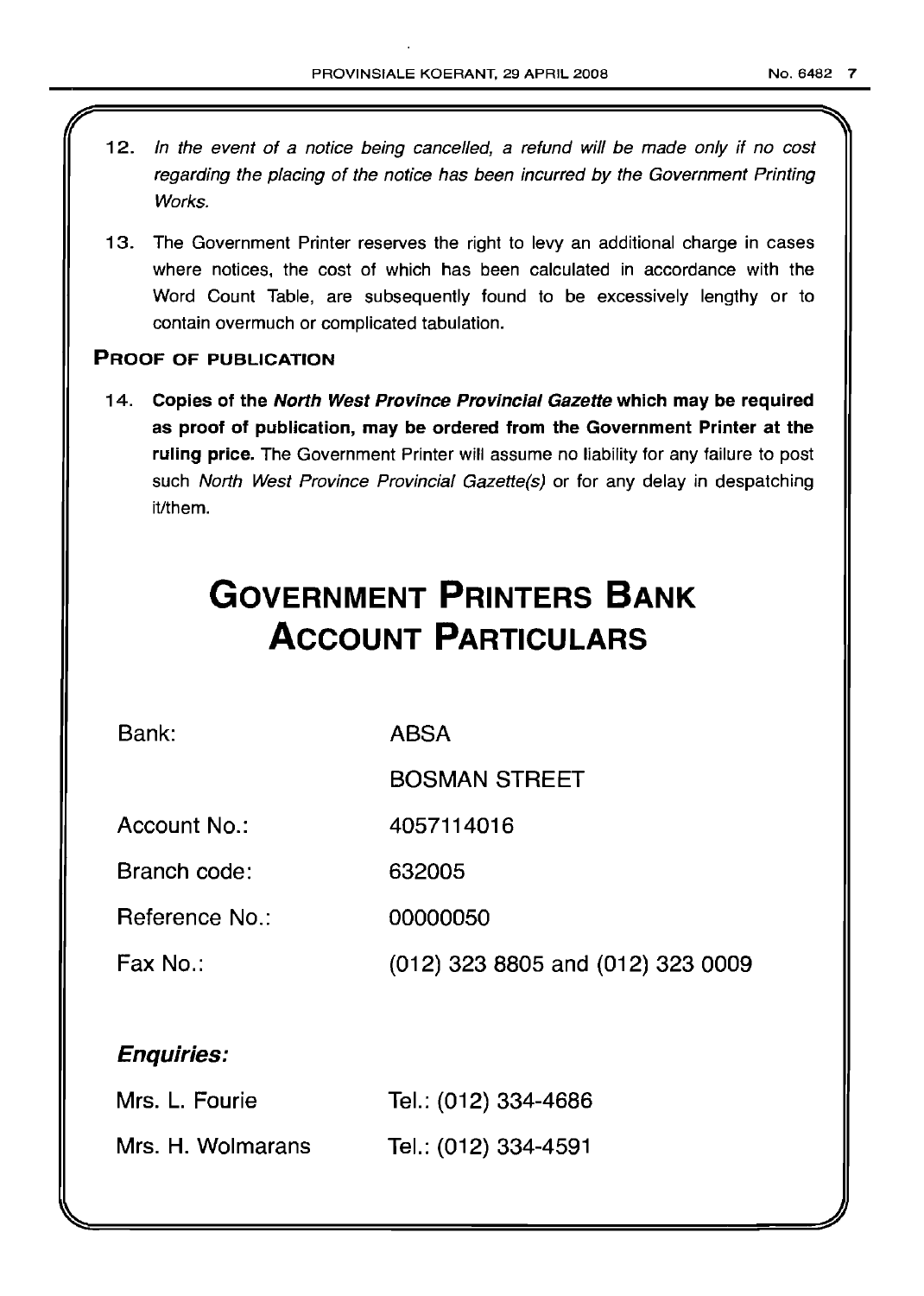# **GENERAL NOTICES • ALGEMENE KENNISGEWINGS**

# **NOTICE 230 OF 2008**

NOTICE OF APPLICATION FOR AMENDMENT OF TOWN-PLANNING SCHEME IN TERMS OF SECTION 56 (1) (b) (i) OF THE TOWN-PLANNING AND TOWNSHIPS ORDINANCE, 1986 (ORDINANCE 15 OF 1986)

#### **BRITS AMENDMENT SCHEME**

We, Koplan Consultants, being the authorised agent of the owner of Erf 222 and Erf 223, Primindia Ext. 2 and Erf 237, Primindia Ext. 19, located between Central and Crocodile Streets, Primindia, hereby give notice in terms of section 56 (1) (b) (i) of the Town-planning and Townships Ordinance, Ordinance 15 of 1986, that we have applied to the Madibeng Local Municipality for the amendment of the town-planning scheme known as the Brits Town-planning Scheme, 1/1959, for the rezoning of the above-mentioned property, from "Special Residential" and "General Residential" to "Special" for residential buildings and dwelling units, attached or detached, subject to certain conditions.

Particulars of the application will lie for inspection during normal office hours at the Municipal Offices, Van Velden Street, Brits, for a period of 28 days from 22 April 2008 (the date of the first publication of this notice).

Objections to or representations in respect of the amendment scheme must be lodged with or made in writing to the Municipal Manager, at the above address or to PO Box 106, Brits, 0250, and to Koplan Consultants, PO Box 441026, Linden, 2104, within a period of 28 days from 22 April 2008.

Address of agent: Koplan Consultants, PO Box 441026, Linden, 2104. Tel: (011) 888-8685. Fax: 086 641 7769. E-mail: koplan@koplan.co.za

### **KENNISGEWING 230 VAN 2008**

**•**

KENNISGEWING VAN AANSOEK OM WYSIGING VAN DORPSBEPLANNINGSKEMA INGEVOLGE ARTIKEL 56 (1) (b) (i) VAN DIE ORDONNANSIE OP DORPSBEPLANNING EN DORPE, 1986 (ORDONNANSIE 15 VAN 1986)

#### **BRITS-WYSIGINGSKEMA**

Ons, Koplan Consultants, synde die gemagtigde agent van die eienaar van Erf 222 en Erf 223, Primindia Uitbr. 2 en Erf 237, Primindia Uitb. 9, gelee tussen Central- en Crocodilestraat, Primindia, gee hiermee ingevolge artikel 56 (1) (b) (i) van die Ordonnansie op Dorpsbeplanning en Dorpe, Ordonnansie 15 van 1986, kennis dat ons by die Madibeng Plaaslike Munisipaliteit aansoek gedoen het om die wysiging van die dorpsbeplanningskema bekend as die Brits-dorpsbeplanningskema, 1/1959, deur die hersonering van die eiendom hierbo beskryf, vanaf "Spesiale Woon" en "Algemene Woon" na "Spesiaal" vir residensiele geboue en wooneenhede, enkelwoonhuise en skakelhuise, onderhewig aan sekere voorwaardes.

Besonderhede van die aansoek Ie ter insae gedurende gewone kantoorure by die Munisipale Kantore, Van Veldenstraat, Brits, vir 'n tydperk van 28 dae vanaf 22 April 2008 (datum van die eerste publikasie van hierdie kennisgewing).

Besware teen of vertoë ten opsigte van die aansoek moet binne 'n tydperk van 28 dae vanaf 22 April 2008 skriftelik by of tot die Munisipale Bestuurder, by bovermelde adres of by Posbus 106, Brits, 0250, en tot Koplan Consultants, Posbus 441026, Linden, 2104, ingedien of gerig word.

Adres van agent: Koplan Consultants CC, Pobus 441026, Linden, 2104. Tel: (011) 888-8685. Faks: 086 641 7769. E-pos: koplan@koplan.co.za

22-29

#### **NOTICE 231 OF 2008**

NOTICE OF APPLICATION FOR AMENDMENT OF TOWN-PLANNING SCHEME IN TERMS OF SECTION 56 (1) (b) (i) OF THE TOWN-PLANNING AND TOWNSHIPS ORDINANCE, 1986 (ORDINANCE 15 OF 1986)

#### **RUSTENBURG AMENDMENT SCHEME 392**

I, Jan-Nolte Ekkerd, of the firm EPS, being the authorised agent of the owner of the Remainder of Portion 1 of Erf 1399, Rustenburg, hereby give notice in terms of section 56 (1) (b) (i) of the Town-planning and Townships Ordinance, 1986, that I have applied to the Rustenburg Local Municipality for the amendment of the town-planning scheme known as Rustenburg Land Use Management Scheme 2005, by the rezoning of the property described above, situated on 259 Beyers Naude Drive, Rustenburg, respectively from "Residential 1" to "Special" for offices, service enterprises and medical consulting rooms.

Particulars of the application will lie for inspection during normal office hours at the office of the Municipal Manager, Room 319, at the Missionary Mpheni House, cnr. of Nelson Mandela and Beyers Naude Drives, Rustenburg, for the period of 28 days from 22 April 2008.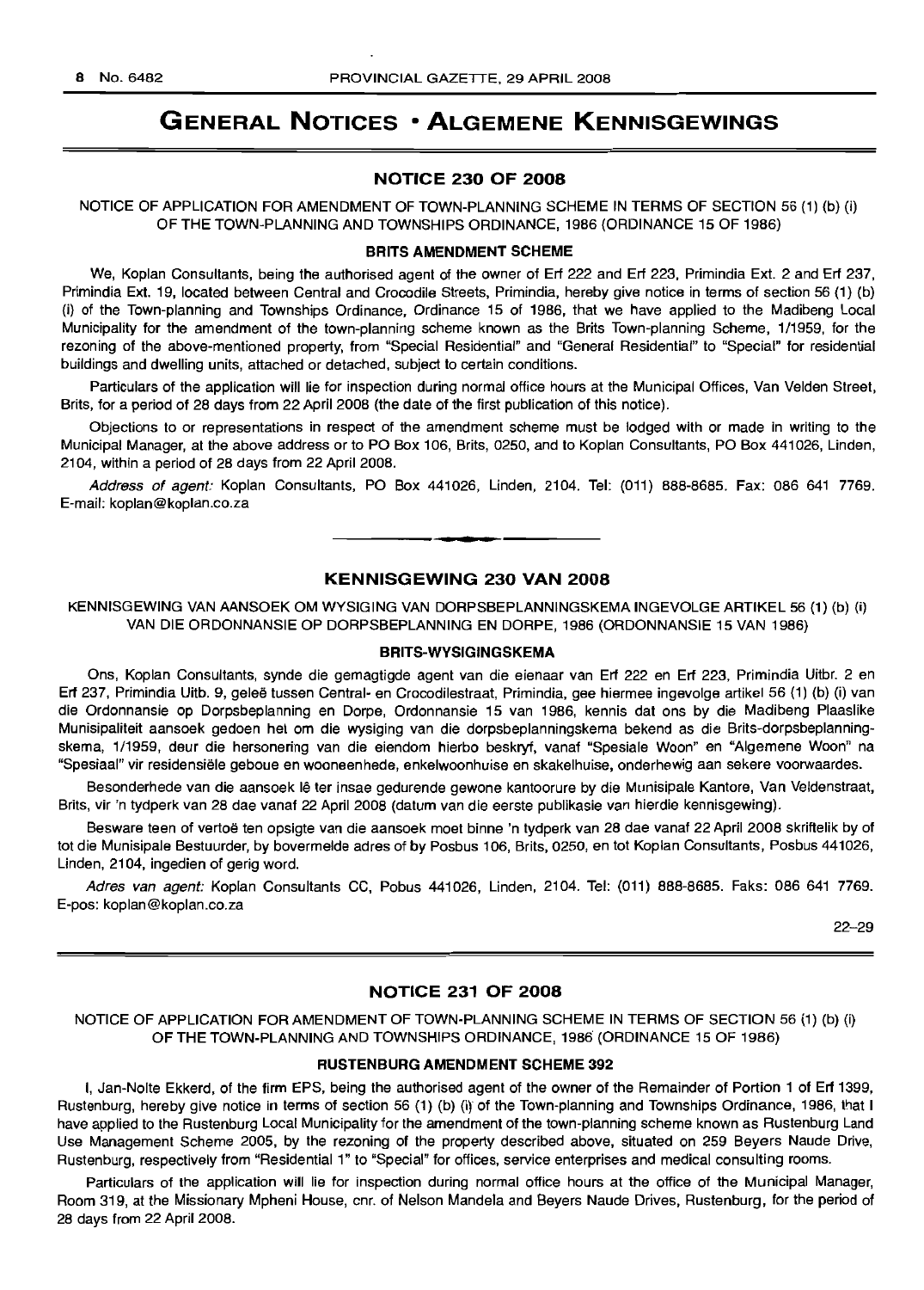Objections to or representations in respect of the application must be lodged with or made in writing to the Municipal Manager at the above address or at P.O. Box 16, Rustenburg, 0300, within a period of 28 days from 22 April 2008.

Address of owner: P/a EPS Consulting Engineers, P.O. Box 5002, Rustenburg, 0300. Tel: (014) 597-2001. Fax: (014) 597-4956.

#### **KENNISGEWING 231 VAN 2008**

**•**

KENNISGEWING VAN AANSOEK OM WYSIGING VAN DORPSBEPLANNINGSKEMA INGEVOLGE ARTIKEL 56 (1) (b) (i) VAN DIE ORDONNANSIE OP DORPSBEPLANNING EN DORPE, 1986 (ORDONNANSIE 15 VAN 1986)

#### **RUSTENBURG-WYSIGINGSKEMA 392**

Ek, Jan-Nolte Ekkerd, van die firma EPS, synde die gemagtigde agent van die eienaar van die Restant van Gedeelte 1 van Erf 1399, Rustenburg, gee hiermee ingevolge artikel 56 (1) (b) (i) van die Ordonnansie op Dorpsbeplanning en Dorpe, 1986, kennis dat ek by die Rustenburg Plaaslike Munisipaliteit aansoek gedoen het om wysiging van die dorpsbeplanningskema bekend as Rustenburg Grondgebruiksbestuurskema 2005, deur die hersonering van die eiendom hierbo beskryf, geleë te Beyers Nauderylaan 259, Rustenburg, onderskeidelik vanaf "Residensieel 1" na "Spesiaal" vir kantore, diensbedrywe en mediese spreekkamers.

Besonderhede van die aansoek lê ter insae gedurende gewone kantoorure by die kantoor van die Munisipale Bestuurder, Kamer 319, Missionary Mpheni House, hlv Nelson Mandela- en Beyers Naudelaan, Rustenburg, vir 'n tydperk van 28 dae vanaf 22 April 2008.

Besware teen of vertoë ten opsigte van die aansoek moet binne 'n tydperk van 28 dae vanaf 22 April 2008, skriftelik by of tot die Munisipale Bestuurder by bovermelde adres of by Posbus 16, Rustenburg, 0300, ingedien of gerig word.

Adres van eienaar: P/a EPS Raadgewende Ingenieurs, Posbus 5002, Rustenburg, 0300. Tel: (014) 597-2001. Faks: (014) 597-4956.

22-29

#### **NOTICE 232 OF 2008**

NOTICE OF APPLICATION FOR AMENDMENT OF TOWN-PLANNING SCHEME IN TERMS OF SECTION 56 (1) (b) (i) OF THE TOWN-PLANNING AND TOWNSHIPS ORDINANCE, 1986 (ORDINANCE 15 OF 1986)

#### **RUSTENBURG AMENDMENT SCHEME 457**

I, Jan-Nolte Ekkerd, of the firm EPS, being the authorised agent of the owner of the Remainder of Erf 1251, Rustenburg, hereby give notice in terms of section 56 (1) (b) (i) of the Town-planning and Townships Ordinance, 1986, that I have applied to the Rustenburg Local Municipality for the amendment of the town-planning scheme known as Rustenburg Land Use Management Scheme 2005, by the rezoning of the property described above, situated on 199 Leyd Street, Rustenburg, from "Residential 1" to "Residential 2".

Particulars of the application will lie for inspection during normal office hours at the office of the Municipal Manager, Room 319, at the Missionary Mpheni House, em. of Nelson Mandela and Beyers Naude Drives, Rustenburg, for the period of 28 days from 22 April 2008.

Objections to or representations in respect of the application must be lodged with or made in writing to the Municipal Manager at the above address or at P.O. Box 16, Rustenburg, 0300, within a period of 28 days from 23 April 2008.

Address of owner: PIa EPS Consulting Engineers, P.O. Box 5002, Rustenburg, 0300. Tel: (014) 597-2001. Fax: (014) 597-4956. .**-.**

**KENNISGEWING 232 VAN 2008**

KENNISGEWING VAN AANSOEK OM WYSIGING VAN DORPSBEPLANNINGSKEMA INGEVOLGE ARTIKEL 56 (1) (b) (i) VAN DIE ORDONNANSIE OP DORPSBEPLANNING EN DORPE, 1986 (ORDONNANSIE 15 VAN 1986)

#### **RUSTENBURG-WYSIGINGSKEMA 457**

Ek, Jan-Nolte Ekkerd, van die firma EPS, synde die gemagtigde agent van die eienaar van Resterende Gedeelte van Erf 1251, Rustenburg, gee hiermee ingevolge artikel 56 (1) (b) (i) van die Ordonnansie op Dorpsbeplanning en Darpe, 1986, kennis dat ek by die Rustenburg Plaaslike Munisipaliteit aansoek gedoen het om wysiging van die dorpsbeplanningskema bekend as Rustenburg Grondgebruiksbestuurskema 2005, deur die hersonering van die eiendom hierbo beskryf, geleë te Leydstraat 199, Rustenburg, vanaf "ResidensieeI1" na "Residensieel 2".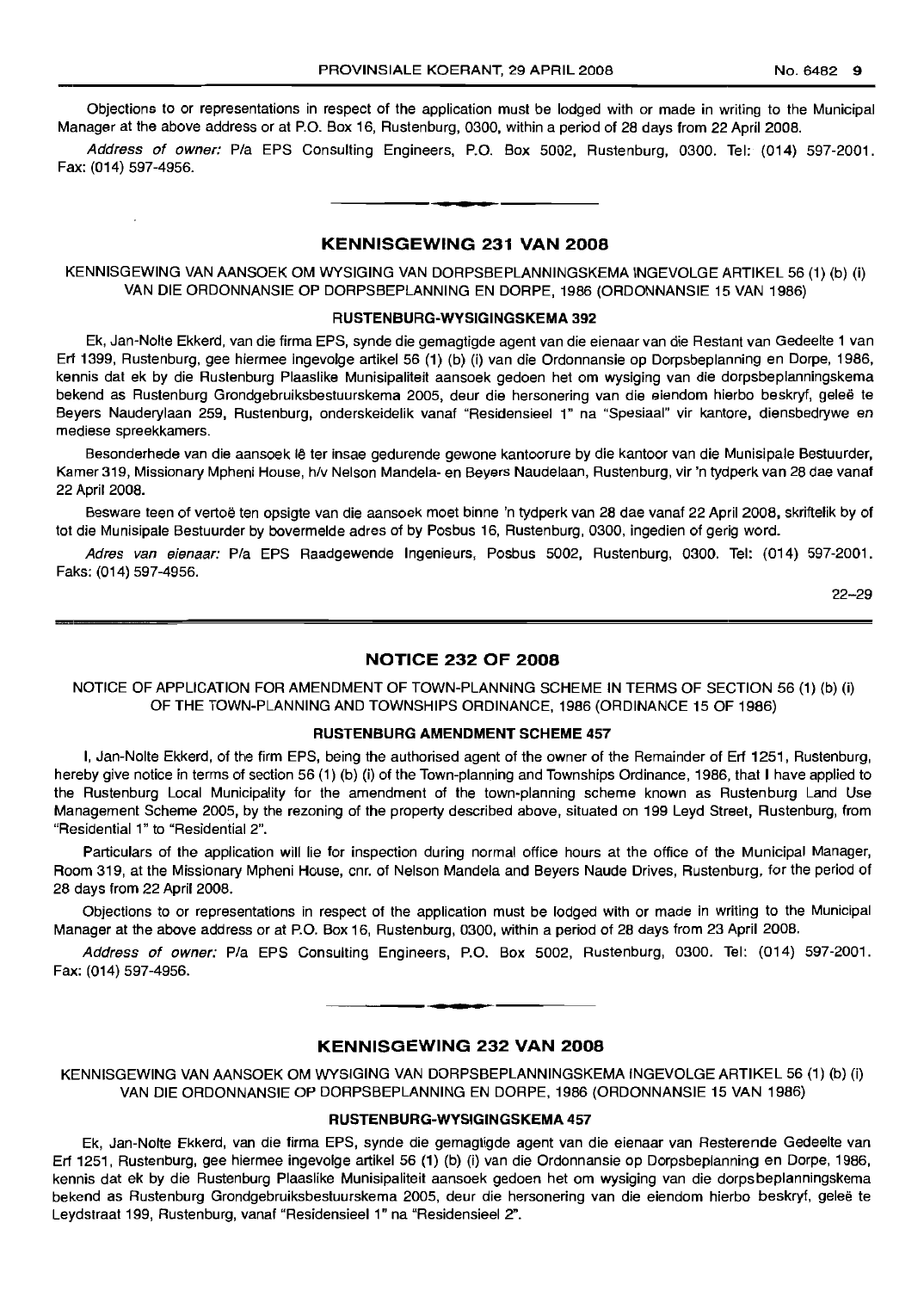Besonderhede van die aansoek lê ter insae gedurende gewone kantoorure by die kantoor van die Munisipale Bestuurder, Kamer 319, Missionary Mpheni House, h/v Nelson Mandela- en Beyers Naudelaan, Rustenburg, vir 'n tydperk van 28 dae vanaf 22 April 2008.

Besware teen of vertoë ten opsigte van die aansoek moet binne 'n tydperk van 28 dae vanaf 22 April 2008, skriftelik by of tot die Munisipale Bestuurder by bovermelde adres of by Posbus 16, Rustenburg, 0300, ingedien of gerig word.

Adres van eienaar: PIa EPS Raadgewende Ingenieurs, Posbus 5002, Rustenburg, 0300. Tel: (014) 597-2001. Faks: (014) 597-4956.

22-29

#### NOTICE 233 OF 2008

#### NOTICE OF APPLICATION FOR AMENDMENT OF TOWN-PLANNING SCHEME IN TERMS OF SECTION 56 (1) (b) (i) OF THE TOWN-PLANNING AND TOWNSHIPS ORDINANCE, 1986 (ORDINANCE 15 OF 1986)

#### RUSTENBURG AMENDMENT SCHEME 459

I, Jan-Nolte Ekkerd, of the firm EPS, being the authorised agent of the owner of Erven 15709 to Erven 15728, Boitekong Extension 12, hereby give notice in terms of section 56 (1) (b) (i) of the Town-planning and Townships Ordinance, 1986, that I have applied to the Rustenburg Local Municipality for the amendment of the town-planning scheme known as Rustenburg Land Use Management Scheme 2005, by the rezoning of the properties described above, situated in the northern part of Boitekong Extension 12, east of Thlou Street from "Residential 1" to "Special" for Social Housing.

Particulars of the application will lie for inspection during normal office hours at the office of the Municipal Manager, Room 319, at the Missionary Mpheni House, cnr. of Nelson Mandela and Beyers Naude Drives, Rustenburg, for the period of 28 days from 22 April 2008.

Objections to or representations in respect of the application must be lodged with or made in writing to the Municipal Manager at the above address or at P.O. Box 16, Rustenburg, 0300, within a period of 28 days from 22 April 2008.

Address of owner: PIa EPS Consulting Engineers, P.O. Box 5002, Rustenburg, 0300. Tel: (014) 597-2001. Fax: (014) 597-4956. .**- .**

#### KENNISGEWING 233 VAN 2008

KENNISGEWING VAN AANSOEK OM WYSIGING VAN DORPSBEPLANNINGSKEMA INGEVOLGE ARTIKEL 56 (1) (b) (i) VAN DIE ORDONNANSIE OP DORPSBEPLANNING EN DORPE, 1986 (ORDONNANSIE 15 VAN 1986)

#### RUSTENBURG-WYSIGINGSKEMA 459

Ek, Jan-Nolte Ekkerd, van die firma EPS, synde die gemagtigde agent van die eienaar van Erf 15709 tot Erf 15728, Boitekong Uitbreiding 12, gee hiermee ingevolge artikel 56 (1) (b) (i) van die Ordonnansie op Dorpsbeplanning en Dorpe, 1986, kennis dat ek by die Rustenburg Plaaslike Munisipaliteit aansoek gedoen het om wysiging van die dorpsbeplanningskema bekend as Rustenburg Grondgebruiksbestuurskema 2005, deur die hersonering van die eiendomme hierbo beskryf, geleë in die noordelike gedeelte van Boitekong Uitbreiding 12, oos van Thloustraat, vanaf "Residensieel 1" na "Spesiaal" vir Sosiale Behuising.

Besonderhede van die aansoek lê ter insae gedurende gewone kantoorure by die kantoor van die Munisipale Bestuurder, Kamer 319, Missionary Mpheni House, h/v Nelson Mandela- en Beyers Naudelaan, Rustenburg, vir 'n tydperk van 28 dae vanaf 22 April 2008.

Besware teen of vertoë ten opsigte van die aansoek moet binne 'n tydperk van 28 dae vanaf 22 April 2008, skriftelik by of tot die Munisipale Bestuurder by bovermelde adres of by Posbus 16, Rustenburg, 0300, ingedien of gerig word.

Adres van eienaar: P/a EPS Raadgewende Ingenieurs, Posbus 5002, Rustenburg, 0300. Tel: (014) 597-2001. Faks: (014) 597-4956.

22-29

#### NOTICE 234 OF 2008

NOTICE OF APPLICATION FOR AMENDMENT OF TOWN-PLANNING SCHEME IN TERMS OF SECTION 56 (1) (b) (i) OF THE TOWN-PLANNING AND TOWNSHIPS ORDINANCE, 1986 (ORDINANCE 15 OF 1986)

# POTCHEFSTROOM AMENDMENT SCHEME 1541

Maxim Planning Solutions, being the authorised agent of the owner of Erf 244, Baillie Park, Potchefstroom, hereby gives notice in terms of section 56 (1) (b) (i) of the Town-planning and Townships Ordinance, 1986, that we have applied to the Tlokwe City Council for the amendment of the town-planning scheme, known as Potchefstroom Town-planning Scheme, 1980, by the rezoning of the property described above, situated at 16 Holtzhausen Avenue from "Special" with an Annexure to "Business 3".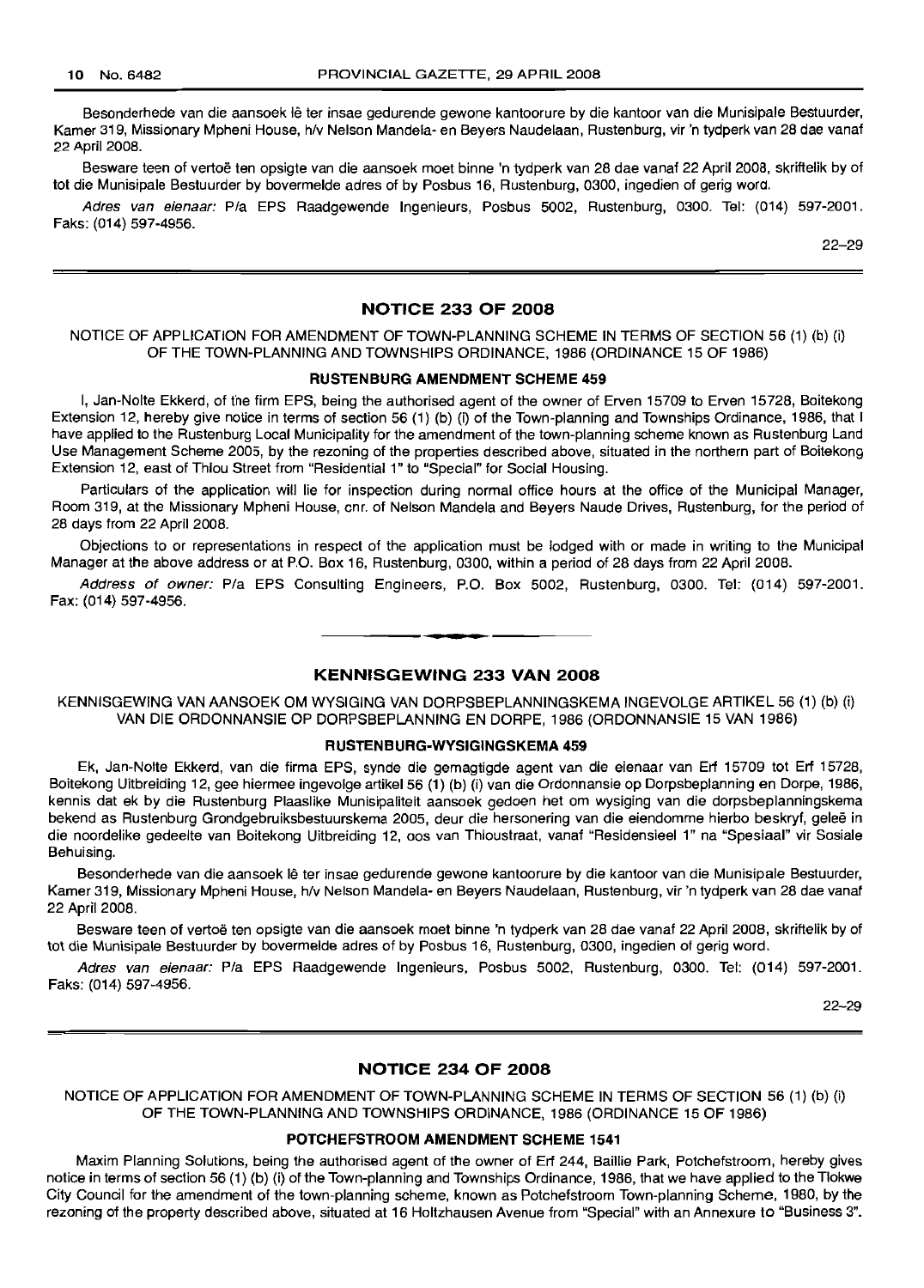Particulars of the application will lie for inspection during normal office hours at the office of the Municipal Manager, Potchefstroom Municipal Offices, Wolmarans Street, Potchefstroom, for the period of 28 days from 22 April 2008.

Objectives to or representations in respect of the application must be lodged with or made in writing to the Municipal Manager at the above address or at P.O. Box 113, Potchefstroom, 2520, within a period of 28 days from 22 April 2008.

Address of authorised agent: Maxim Planning Solutions, 37 Von Wielligh Street, Rustenburg; P.O. Box 21114, Proteapark, 0305. Tel. (014) 592-9489. (2/1102).

#### KENNISGEWING 234 VAN 2008

• **••**

KENNISGEWING VAN AANSOEK OM WYSIGING VAN DORPSBEPLANNINGSKEMA INGEVOLGE ARTIKEL 56 (1) (b) (i) VAN DIE ORDONNANSIE OP DORPSBEPLANNING EN DORPE, 1986 (ORDONNANSIE 15 VAN 1986)

#### POTCHEFSTROOM-WYSIGINGSKEMA 1541

Maxim Planning Solutions, synde die gemagtigde agent van die eienaar van Erf 244, Baillie Park, Potchefstroom, gee hiermee ingevolge artikel 56 (1) (b) (i) van die Ordonnansie op Dorpsbeplanning en Dorpe, 1986, kennis dat ons by die Tlokwe Stadsraad aansoek gedoen het om die wysiging van die dorpsbeplanningskema bekend as Potchefstroom-dorpsbeplanningskema, 1980, deur die hersonering van die eiendom hierbo beskryf, gelee te Holtzhausenweg 16, vanaf "Spesiaal" met 'n Bylae na "Besigheid 3".

Besonderhede van die aansoek lê ter insae gedurende gewone kantoorure by die kantoor van die Munisipale Bestuurder, Potchefstroom Munisipale Kantore, Wolmaransstraat, Potchefstroom, vir 'n tydperk van 28 dae vanaf 22 April 2008.

Besware teen of vertoë ten opsigte van die aansoek moet binne 'n tydperk van 28 dae vanaf 22 April 2008 skriftelik by of tot die Munisipale Bestuurder by bovermelde adres of by Posbus 113, Potchefstroom, 2520, ingedien of gerig word.

Adres van gemagtigde agent: Maxim Planning Solutions, Von Wiellighstraat 37, Rustenburg; Posbus 21114, Proteapark, 0305. Tel. (014) 592-9489. (2/1102).

 $22 - 29$ 

#### NOTICE 235 OF 2008

NOTICE OF APPLICATION FOR THE AMENDMENT OF THE TOWN-PLANNING SCHEME IN TERMS OF SECTION 56 (1) (b) (i) OF THE TOWN-PLANNING AND TOWNSHIPS ORDINANCE, 1986 (ORDINANCE 15 OF 1986)

#### KLERKSDORP LAND USE MANAGEMENT SCHEME 2005: AMENDMENT SCHEME 404

I, Joze Maleta, being the authorized agent of the owner of Portions 10 to 14 of Erf 887, of the Township Doringkruin, hereby give notice in terms of section 56 (1) (b) (i) of the Town-planning and Townships Ordinance, 1986, that I have applied to the City Council of Matlosana, for the amendment of the town-planning scheme, known as the Klerksdorp Land Use Management Scheme, 2005, as amended by the rezoning of Portions 10 to 14 of Erf 887, of the Township Doringkruin, situated adjacent to Mispel Avenue and Boekenhout Road, Doringkruin, from "Residential 1" to "Residential 2" with twelve living units.

Particulars of the application will lie for inspection during normal office hours at the office of the Municipal Manager, Room 107, Municipal Buildings, Bram Fisher Street, Klerksdorp, for a period of 28 days from 22 April 2008.

Objections to or representations in respect of the application must be lodged with or made in writing to the Municipal Manager, at the above address or at P.O. Box 99, Klerksdorp, 2570, within a period of 28 days from 22 April 2008.

Address of agent: J. Maleta, P.O. Box 1372, Klerksdorp, 2570. Tel. (018) 462-1991. (Ref: e887ken.)

#### KENNISGEWING 235 VAN 2008

.**-.**

KENNISGEWING VAN AANSOEK OM WYSIGING VAN DORPSBEPLANNINGSKEMA INGEVOLGE ARTIKEL 56 (1) (b) (i) VAN DIE ORDONNANSIE OP DORPSBEPLANNING EN DORPE, 1986 (ORDONNANSIE 15 VAN 1986)

#### KLERKSDORP GRONDGEBRUIKBESTUURSKEMA 2005: WYSIGINGSKEMA 404

Ek, Joze Maleta, synde die gemagtigde agent van die eienaar van Gedeeltes 10 tot 14 van Erf 887, van die dorp Doringkruin, gee hiermee ingevolge artikel 56 (1) (b) (i) van die Ordonnansie op Dorpsbeplanning en Dorpe, 1986, kennis dat ek by die Stadsraadvan Matlosana aansoek gedoen het om die wysiging van die dorpsbeplanningskema, bekend as Klerksdorp Grondgebruikbestuurskema, 2005, soos gewysig, deur die hersonering van Gedeeltes 10 tot 14 van Erf 887, van die dorp Doringkruin, geleë aan Mispellaan en Boekenhoutweg, Doringkruin, van "Residensieel 1" na "Residensieel 2" met twaalf wooneenhede.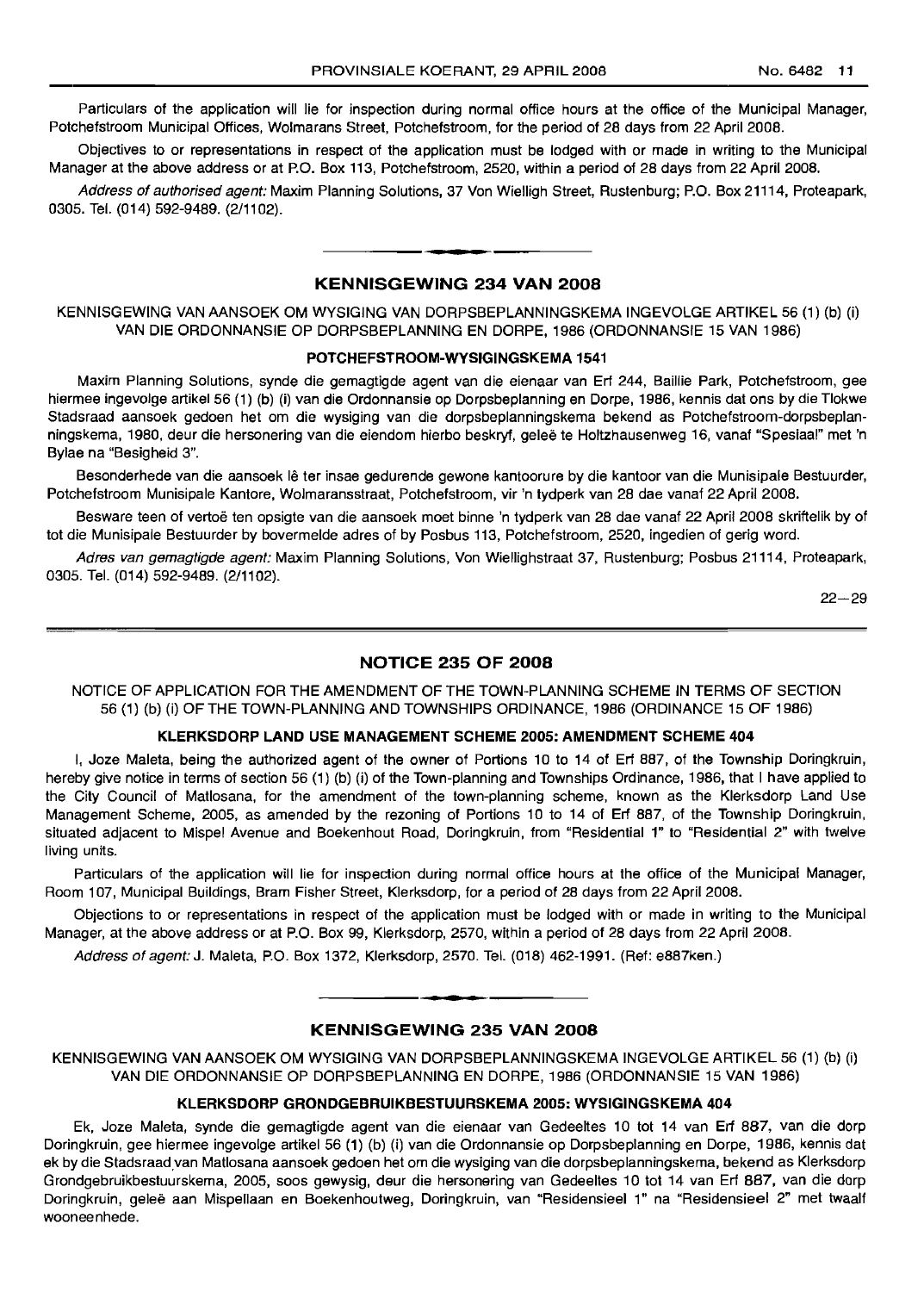Besonderhede van die aansoek Ie ter insae gedurende gewone kantoorure by die kantoor van die Munisipale Bestuurder, Kamer 107, Burgersentrum, Bram Fisherstraat, Klerksdorp, vir 'n tydperk van 28 dae vanaf 22 April 2008.

Besware teen of vertoë ten opsigte van die aansoek moet binne 'n tydperk van 28 dae vanaf 22 April 2008, skriftelik by of tot die Munisipale Bestuurder, by bovermelde adres of by Posbus 99, Klerksdorp, 2570, ingedien of gerig word.

Adres van agent: J. Maleta, Posbus 1372, Klerksdorp, 2570. Tel. (018) 462-1991. (Verw: e887ken.)

22-29

# **NOTICE 242 OF 2008**

#### **NOTICE OF APPLICATION FOR ESTABLISHMENT OF TOWNSHIP: BRITS EXTENSION 146**

The Madibeng Local Municipality hereby gives notice in terms of section 69 (1) of the Town-planning and Townships Ordinance, 1986 (Ordinance 15 of 1986), that an application to establish a township referred to in the Annexure attached hereto, has been received by it.

Particulars of the application will lie for inspection during normal office hours at the office of the Municipal Manager, Madibeng, Second Floor, Records, 53 Van Velden Street, Brits, for a period of 28 days from 29 April 2008.

Objections to or representations in respect of the application must be lodged with or made in writing and in duplicate to the Municipal Manager at the above address or at P.O. Box 106, Brits, 0250, within a period of 28 days from 29 April 2008.

#### **Municipal Manager**

#### **ANNEXURE**

#### Name of township: **Brits Extension 146.**

Full name of applicant: Developlan Town and Regional Planners Inc. on behalf of Mr. Kirk Oelofse.

Number of erven in proposed township: 228 erven zoned as "Special Residential" with a density of 1 dwelling unit per 400  $m^2$ ; 3 erven zoned for "General Residential" at a density of 40 dwellings per hectare; 3 erven zoned "Special" for Public or Public Open Space; and streets.

Description of land on which township is to be established: A part of the Remainder of Portion 802 of the Farm Roodekopjes of Zwartkopjes 427 JQ, Northwest Province.

Locality of proposed township: The proposed township is situated north east of the existing Brits Township, between the Brits Township and the Crocodile River and the K3 Route forms the eastern boundary of the township .

# **KENNISGEWING 242 VAN 2008**

**• I**

## **KENNISGEWING VAN AANSOEK OM DORPSTIGTING VAN DORP: BRITS UITBREIDING 146**

Die Madibeng Plaaslike Munisipaliteit gee hiermee ingevolge artikel 69 (1) van die Ordonnansie op Dorpsbeplanning en Dorpe, 1986 (Ordonnansie 15 van 1986), kennis dat 'n aansoek om die dorp in die Bylae hierby genoem, te stig, deur hom ontvang is.

Besonderhede van die aansoeke Iê ter insae gedurende gewone kantoorure by die kantoor van die Algemene Bestuurder: Stadsbeplanning, Madibeng, Tweede Vloer, Rekords, Van Valdenstraat 53, Brits, vir 'n tydperk van 28 dae vanaf 29 April 2008.

Besware teen of vertoë ten opsigte van die aansoek moet binne 'n tydperk van 28 dae vanaf 29 April 2008 skriftelik en in tweevoud by of tot die Aigemene Bestuurder by bovermelde adres of by Posbus 106, Brits, 0250, ingedien of gerig word.

#### **Munisipale Bestuurder**

#### **BYLAE**

#### Naam van dorp: **Brits Uitbreiding 146.**

Volle naam van aansoeker: Developlan stads- en Streekbeplanners Ing. namens Mr Kirk Oelofse.

Aantal erwe in voorgestelde dorp: 228 erwe gesoneer "Spesiale Woon" teen 'n digtheid van 1 wooneenheid per 400 m<sup>2</sup>; 3 erwe gesoneer "Algemene Woon" teen 'n digtheid van 40 wooneenhede per hektaar; 3 erwe gesoneer "Spesiaal" vir Openbare of Privaat Oopruimte; en strate.

Beskrywing van grond waarop dorp gestig staan te word: 'n Deel van die Restant van Gedeelte 802 van die Plaas Roodekopjes of Zwartkopjes 427, Registrasie Afdeling JQ, Noord-Wes Provinsie.

Ligging van voorgestelde dorp: Die voorgestelde dorp is geleë noord-oos van Brits dorp, tussen Brits en die Krokodilrivier en die K3 Roete vorm die oostelike grens *van* die dorp.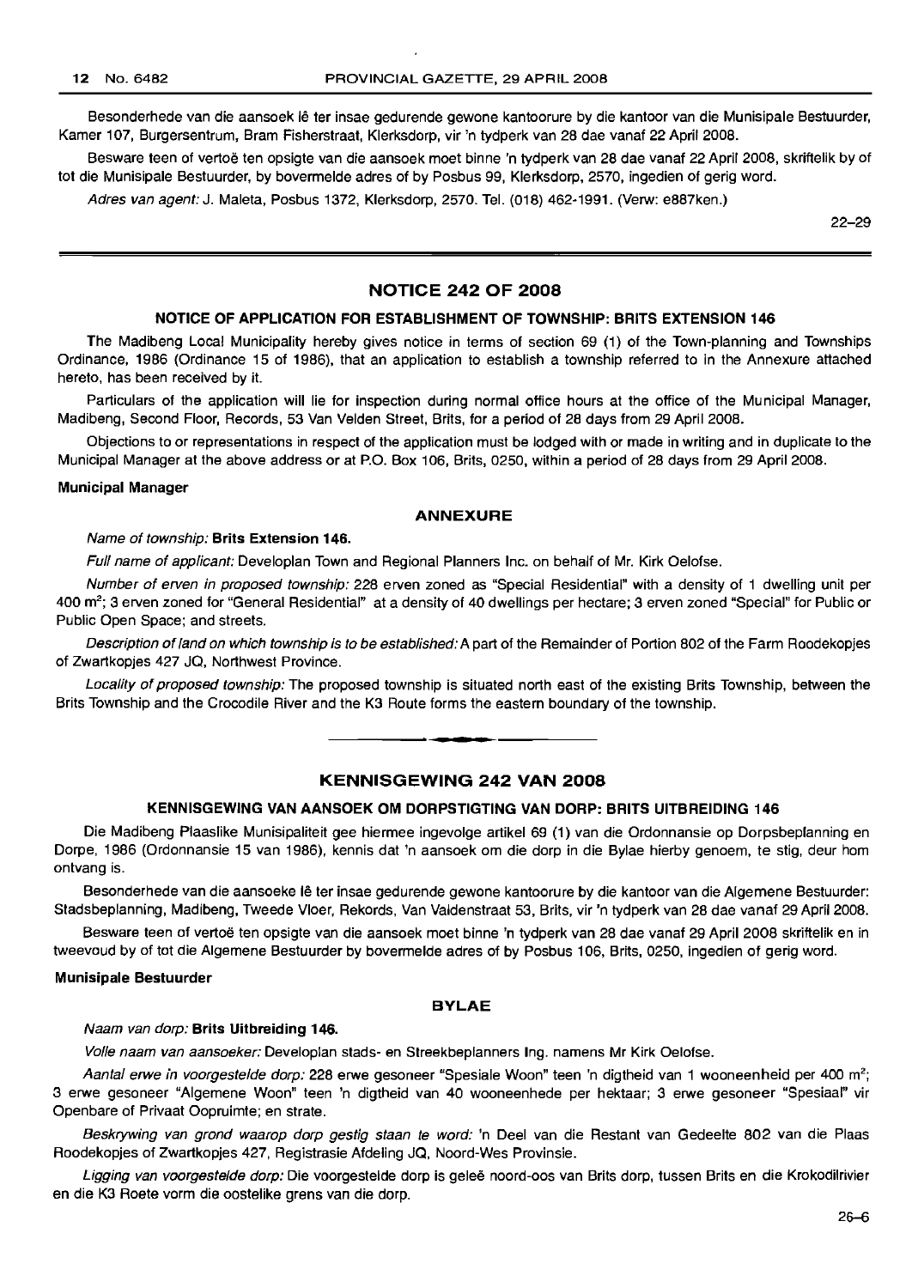#### NOTICE 243 OF 2008

NOTICE OF APPLICATION FOR AMENDMENT OF THE CARLETONVILLE TOWN-PLANNING SCHEME, 1993, IN TERMS OF SECTION 56 (1) (b) (i) OF THE TOWN-PLANNING AND TOWNSHIPS ORDINANCE, 1986 (ORDINANCE 15 OF 1986)

#### CARLETONVILLE AMENDMENT SCHEME 148/08

We, Welwyn Town and Regional Planners, being the authorised agent of the owner of the Erf 1006, situated in the Town, Carletonville Extension 1, hereby give notice in terms of section 56 (1) (b) (i) of the Town-planning and Townships Ordinance, 1986, that we have applied to the Merafong City Council for the amendment of the town-planning scheme known as the Carletonville Town-planning Scheme, 1993, by the rezoning of the property described above, situated on 37 Bornite Road, Carletonville, from "Residential 1" to "Special" with Annexure 165 for offices, medical consulting rooms and a clinic.

Particulars of the application will lie for inspection during normal office hours at the office of the Municipal Manager, 3 Halite Street, Carletonville, for a period of 28 days from 29 April 2008.

Objections to or representations in respect of the application must be lodged with or made in writing to the Municipal Manager at the above address or at P.O. Box 3, Carletonville, 2499, within a period of 28 days from 29 April 2008.

Address of applicant: Welwyn Town and Regional Planners, P.O. Box 20508, Noordbrug, 2522. Tel: (018) 293-1536.

**-**

## KENNISGEWING 243 VAN 2008

KENNISGEWING VAN AANSOEK OM WYSIGING VAN DIE CARLETONVILLE DORPSBEPLANNINGSKEMA, 1993, INGEVOLGE ARTIKEL 56 (1) (b) (i) VAN DIE ORDONNANSIE OP DORPSBEPLANNING EN DORPE, 1986 (ORDONNANSIE 15 VAN 1986)

#### CARLETONVILLE-WYSIGINGSKEMA 148/08

Ons, Welwyn Stads- en Streekbeplanners, synde die gemagtigde agent van die eienaar van Erf 1006, gelee in die dorp, Carletonville Uitbreiding 1, ingevolge artikel 56 (1) (b) (i) van die Ordonnansie op Dorpsbeplanning en Dorpe, 1986, gee hiermee kennis dat ons by die Merafong Stadsraad aansoek gedoen het om die wysiging van die dorpsbeplanningskema, bekend as die Carletonville Dorpsbeplanningskema, 1993, deur die hersonering van die eiendom hierbo beskryf, geleë te Bornitestraat 37, Carletonville, vanaf "ResidensieeI1" na "Spesiaal" met Bylaag 165 vir kantore, mediese spreekkamers en 'n kliniek.

Besonderhede van die aansoek lê ter insae gedurende gewone kantoorure by die kantoor van die Munisipale Bestuurder, Halitestraaat 3, Carletonville, vir 'n tydperk van 28 dae vanaf 29 April 2008.

Besware teen of vertoë ten opsigte van die aansoek moet binne 'n tydperk van 28 dae vanaf 29 April 2008 skriftelik tot die Munisipale Bestuurder by bovermelde adres of by Posbus 3, Carletonville, 2499, ingedien of gerig word.

Adres van applikant: Welwyn Stads- en Streekbeplanners, Posbus 20508, Noordbrug, 2522. Tel: (018) 293-1536.

29-6

### NOTICE 244 OF 2008

NOTICE OF APPLICATION FOR AMENDMENT OF TOWN-PLANNING SCHEME IN TERMS OF SECTION 56 (1) (b) (ii) OF THE TOWN-PLANNING AND TOWNSHIPS ORDINANCE, 1986 (ORDINANCE 15 OF 1986)

#### BRITS AMENDMENT SCHEME 1/531

I, Jeff de Klerk, being the authorised agent of the owner of Erf Re/2368, Brits, hereby give notice in terms of section 56 (1) (b) (ii) of the Town-planning and Townships Ordinance, 1986, that I have applied to the Local Municipality of Madibeng for the amendment of the town-planning scheme known as Brits Town-planning Scheme, 1/1958, by the rezoning of the property described above, situated at 50 De Witts Avenue, Brits, from "Special Residential" to "Special" for shops, business buildings, professional suites and dwelling units.

Particulars of the application will lie for inspection during normal office hours at the Municipal Offices, Van Velden Street, Brits, for a period of 28 days from 29 April 2008.

Objections to or representations in respect of the application must be lodged with or made in writing to the Municipal Manager, at the above address or at PO Box 106, Brits, 0250, within a period of 28 days from 29 April 2008.

Address of authorised agent: PO Box 105, Ifafi, 0260. Tel: (012) 259-1688.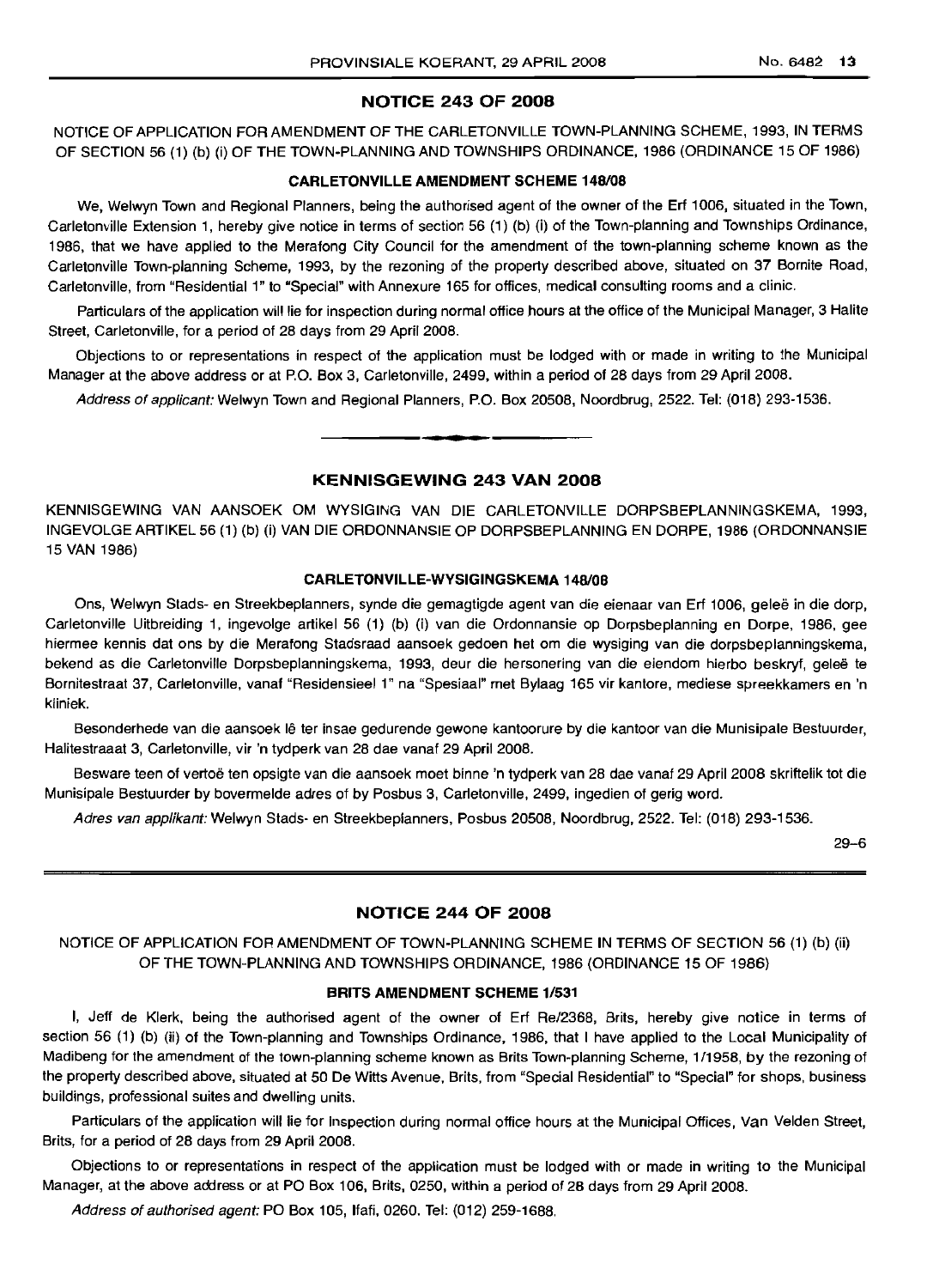#### KENNISGEWING 244 VAN 2008

KENNISGEWING VAN AANSOEK OM WYSIGING VAN DORPSBEPLANNINGSKEMA INGEVOLGE ARTIKEL 56 (1) (b) (ii) VAN DIE ORDONNANSIE OP DORPSBEPLANNING EN DORPE, 1986 (ORDONNANSIE 15 VAN 1986)

#### BRITS-WYSIGINGSKEMA 1/531

Ek, Jeff de Klerk, synde pie gemagtigde agent van die eienaar van Erf Re/2368, Brits, gee hiermee ingevolge artikel 56 (1) (b) (ii) van die Ordonnansie op Dorpsbeplanning en Dorpe, 1986, kennis dat ek by die Plaaslike Munisipaliteit van Madibeng aansoek gedoen het om die wysiging van die dorpsbeplanningskema bekend as Brits Dorpsaanlegskema, 1/1958, deur die hersonering van die eiendom hierbo beskryf, gelee te De Wittslaan 50, Brits, vanaf "Spesiale Woon" na "Spesiaal" vir winkels, besigheidsgeboue, professionele kamers en wooneenhede.

Besonderhede van die aansoek Ie ter insae gedurende gewone kantoorure by die Munisipale Kantore, Van Veldenstraat, Brits, vir 'n tydperk van 28 dae vanaf 29 April 2008.

Besware of vertoë ten opsigte van die aansoek moet binne 'n tydperk van 28 dae vanaf 29 April 2008 skriftelik by of tot die Munisipale Bestuurder by bovermelde adres of by Posbus 106, Brits, 0250, ingedien word.

Adres van gemagtigde agent: Posbus 105, Ifafi, 0260. Tel: (012) 259-1688.

29-6

# NOTICE 245 OF 2008

NOTICE OF APPLICATION FOR AMENDMENT OF TOWN-PLANNING SCHEME IN TERMS OF SECTION 56 (1) (b) (i) OF THE TOWN-PLANNING AND TOWNSHIPS ORDINANCE, 1986 (ORDINANCE 15 OF 1986)

### RUSTENBLIRG AMENDMENT SCHEME 449

I, Jan-Nolte Ekkerd of the firm EPS, being the authorised agent of the owner of Remaining Extent of Erf 1037, Rustenburg, hereby give notice in terms of section 56 (1) (b) (i) of the Town-planning and Townships Ordinance, 1986, that I have applied to the Rustenburg Local Municipality for the amendment of the town-planning scheme known as Rustenburg Land Use Management Scheme 2005 by the rezoning of the property described above, situated on 93 Kock Street, Rustenburg, from "Residential 1" to "Business 1".

Particulars of the application will lie for inspection during normal office hours at the office of the Municipal Manager, Room 319, at the Missionary Mpheni House, cnr, of Nelson Mandela and Beyers Naude Drives, Rustenburg for the period of 28 days from 29 April 2008.

Objections to or representations in respect of the application must be lodged with or made in writing to the Municipal Manager at the above address or at P.O. Box 16, Rustenburg, 0300, within a period of 28 days from 29 April 2008.

Address of owner: PIa EPS Consulting Engineers, P.O. Box 5002, Rustenburg, 0300. Tel: (014) 597-2001. Fax: (014) 597-4956.

#### KENNISGEWING 245 VAN 2008

I **• I**

KENNISGEWING VAN AANSOEK OM WYSIGING VAN DORPSBEPLANNINGSKEMA INGEVOLGE ARTIKEL 56 (1) (b) (i) VAN DIE ORDONNANSIE OP DORPSBEPLANNING EN DORPE (ORDONNANSIE 15 VAN 1986)

#### RUSTENBURG WVSIGINGSKEMA 449

Ek, Jan-Nolte Ekkerd, van die firma EPS, synde die gemagtigde agent van die eienaar van Resterende Gedeelte van Erf 1037, Rustenburg, gee hiermee ingevolge artikel 56 (1) (b) (i) van die Ordonnansie op Dorpsbeplanning en Dorpe, 1986, kennis dat ek by Rustenburg Grondgebruiksbestuurskema, 2005, deur die hersonering van die eiendom hierbo beskryf, gelee te Kockstraat 93, Rustenburg, vanaf "Residensieel 1" na "Besigheid 1".

Besonderhede van die aansoek Ie ter insae gedurende gewone kantoorure by die kantoor van die Munisipale Bestuurder, Kamer 319, Missionary Mpheni House, h/v Nelson Mandela- en Beyers Naudelaan, Rustenburg, vir 'n tydperk van 28 dae vanaf 29 April 2008.

Besware teen of vertoë ten opsigte van die aansoek moet binne 'n tydperk van 28 dae vanaf 29 April 2008 skriftelik by of tot die Munisipale Bestuurder by bovermelde adres of by Posbus 16, Rustenburg, 0300, ingedien of gerig word.

Adres van eienaar: P/a EPS Raadgewende Ingenieurs, Posbus 5002, Rustenburg, 3000. Tel: (014) 597-2001. Faks: (014) 597-4956.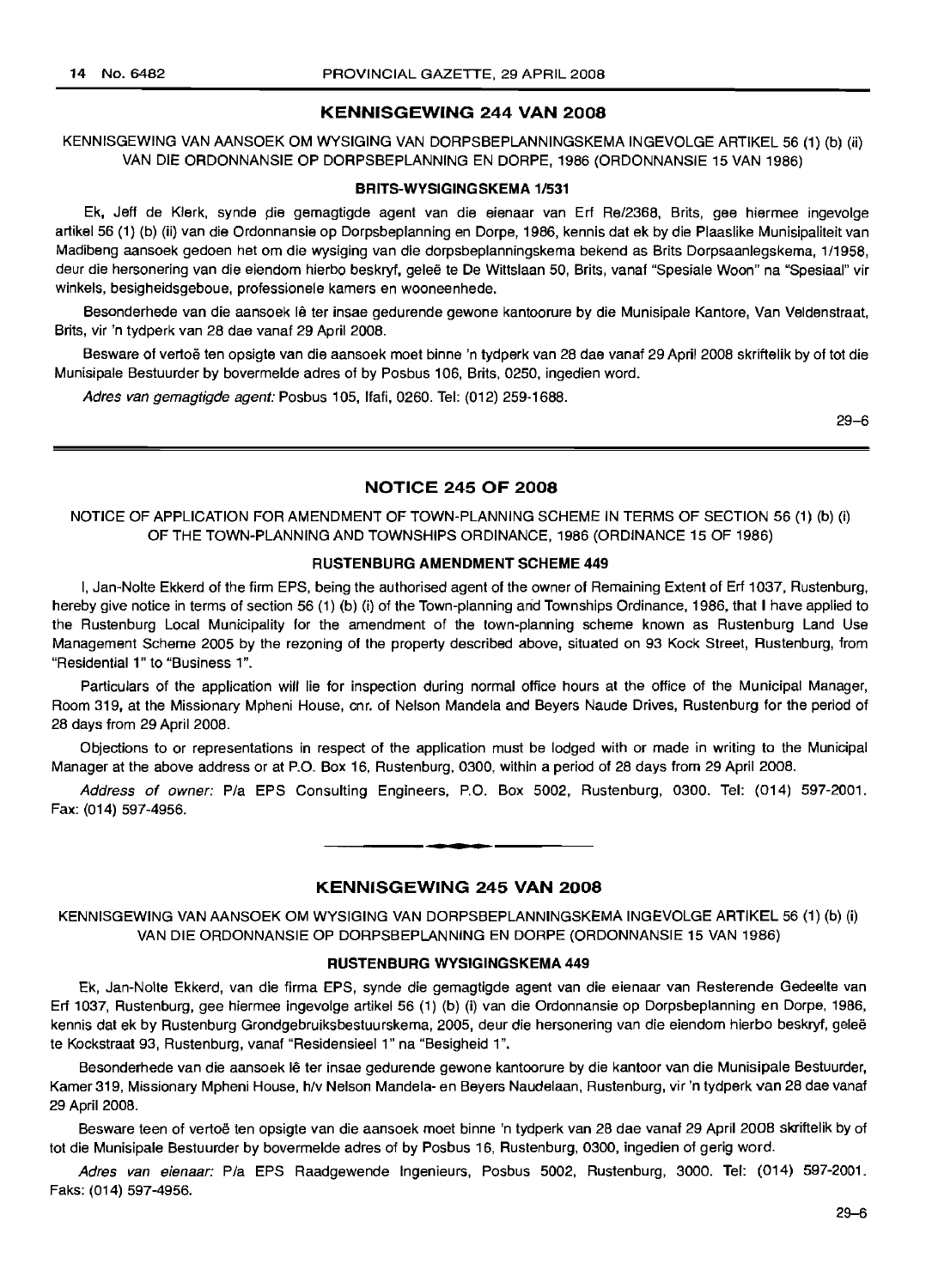#### NOTICE 246 OF 2008

NOTICE OF APPLICATION FOR AMENDMENT OF TOWN-PLANNING SCHEME IN TERMS OF SECTION 56 (1) (b) (i) OF THE TOWN-PLANNING AND TOWNSHIPS ORDINANCE, 1986 (ORDINANCE 15 OF 1986)

#### RUSTENBURG LAND USE MANAGEMENT SCHEME, 2005

#### AMENDMENT SCHEME 450

Maxim Planning Solutions, being the authorised agent of the owner of Erf 2508, Rustenburg Extension 11, hereby gives notice in terms of section 56 (1) (b) (i) of the Town-planning and Townships Ordinance, 1986, that we have applied to the Rustenburg Local Municipality for the amendment of the town-planning scheme known as Rustenburg Land Use Management Scheme, 2005, by the rezoning of the property described above, situated at the corner of Unie Street and Beyers Naude Drive from "Residential 1" to "Residential 2", with a density of 60 units per hectare.

Particulars of the application will lie for inspection during normal office hours at the office of the Director Planning and Development, Room 313, Missionary Mpheni House, c/o Beyers Naude and Nelson Mandela Drive, Rustenburg, for the period of 28 days from 28 April 2008.

Objections to or representations in respect of the application must be lodged with or made in writing to the Municipal Manager at the above address or at P.O. Box 16, Rustenburg, 0300, within a period of 28 days from 29 April 2008.

Address of authorised agent: Maxim Planning Solutions, 37 Von Wielligh Street, Rustenburg; P.O. Box 21114, Proteapark, 0305. Tel: (014) 592-9489. (2/1105)

#### **-** KENNISGEWING <sup>246</sup> VAN <sup>2008</sup>

KENNISGEWING VAN AANSOEK OM WYSIGING VAN DORPSBEPLANNINGSKEMA INGEVOLGE ARTIKEL 56 (1) (b) (i) VAN DIE ORDONNANSIE OP DORPSBEPLANNING EN DORPE, 1986 (ORDONNANSIE 15 VAN 1986)

#### RUSTENBURG LAND USE MANAGEMENT SCHEME 2005

#### WYSIGINGSKEMA 450

Maxim Planning Solutions, synde die gemagtigde agent van die eienaar van Erf 2508, Rustenburg Uitbreiding 11, gee hiermee ingevolge artikel 56 (1) (b) (i) van die Ordonnansie op Dorpsbeplanning en Dorpe, 1986, kennis dat ons by die Rustenburg Plaaslike Munisipaliteit aansoek gedoen het om die wysiging van die Dorpsbeplanningskema bekend as Rustenburg Land Use Management Scheme, 2005, deur die hersonering van die eiendom hierbo beskryf, gelee op die hoek van Uniestraat en Beyers Nauderylaan vanaf "Residensieel 1" na "Residensieel 2", met 'n digtheid van 60 eenhede per hektaar.

Besonderhede van die aansoek lê ter insae gedurende gewone kantoorure by die kantoor van die Direkteur Beplanning en Ontwikkeling, Kamer 313, Missionary Mpheni House, h/v Beyers Naude en Nelson Mandelarylaan, Rustenburg, vir 'n tydperk van 28 dae vanaf 28 April 2008.

Besware teen of vertoë ten opsigte van die aansoek moet binne 'n tydperk van 28 dae vanaf 29 April 2008 skriftelik by of tot die Munisipale Bestuurder by bovermelde adres of by Posbus 16, Rustenburg, 0300, ingedien of gerig word.

Adres van gemagtigde agent: Maxim Planning Solutions, Von Wiellighstraat 37, Rustenburg; Posbus 21114, Proteapark, 0305. Tel; (014) 592-9489. (2/1105)

29-06

#### NOTICE 247 OF 2008

NOTICE OF APPLICATION FOR AMENDMENT OF TOWN-PLANNING SCHEME IN TERMS OF SECTION 56 (1) (b) (i) OF THE TOWN-PLANNING AND TOWNSHIPS ORDINANCE, 1986 (ORDINANCE 15 OF 1986)

#### RUSTENBURG LAND USE MANAGEMENT SCHEME, 2005

#### AMENDMENT SCHEME 452

Maxim Planning Solutions, being the authorised agent of the owner of Portion 1 of Erf 1370, Rustenburg, hereby gives notice in terms of section 56 (1) (b) (i) of the Town-planning and Townships Ordinance, 1986, that we have applied to the Rustenburg Local Municipality for the amendment of the Town-planning Scheme known as Rustenburg Land Use Management Scheme, 2005, by the rezoning of the property described above, situated at corner of Unie Street and Beyers Naude Drive from "Residential 1" to "Special" for the purposes of offices.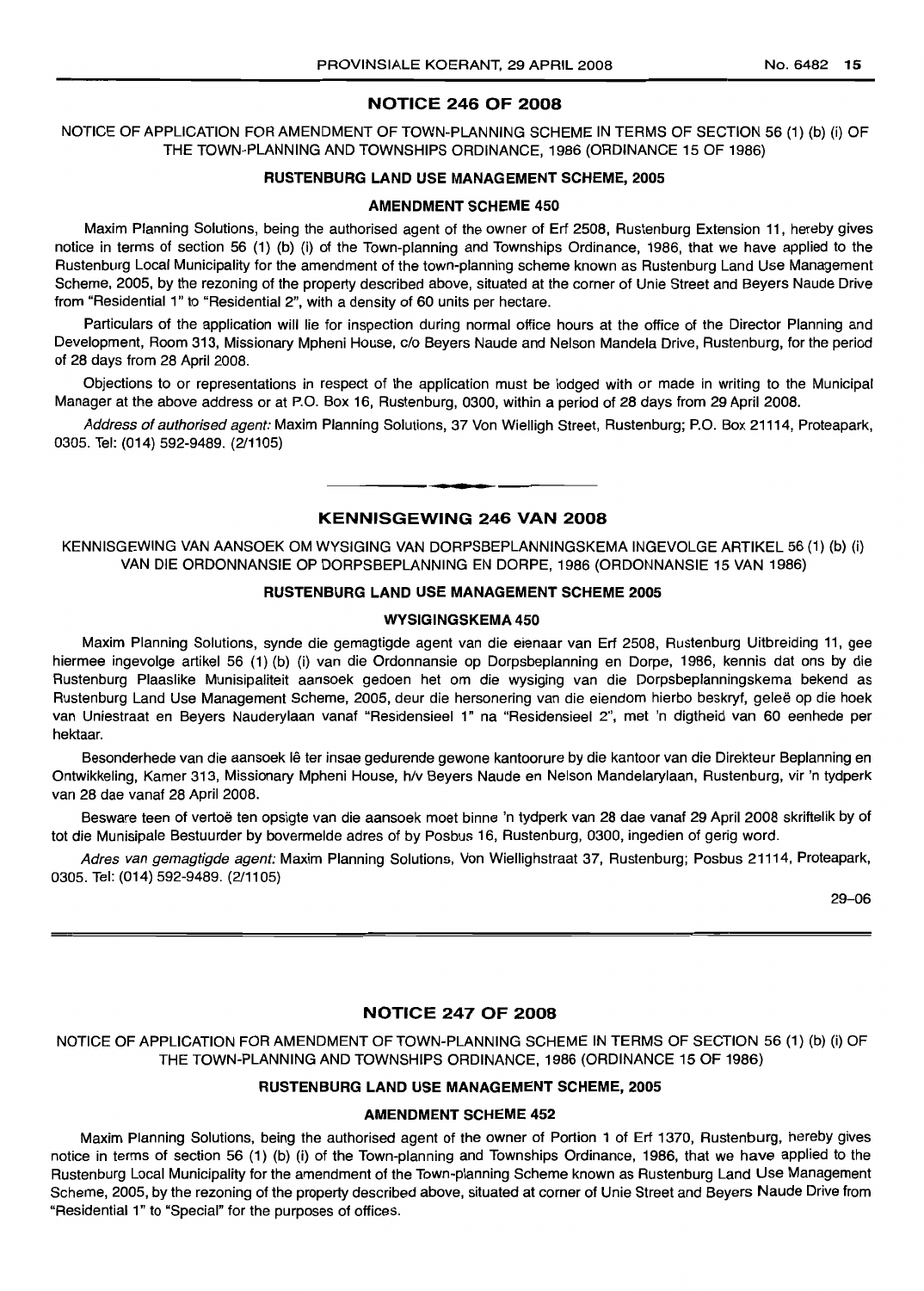Particulars of the application will lie for inspection during normal office hours at the office of the Director Planning and Development, Room 313, Missionary Mpheni House, clo Beyers Naude and Nelson Mandela Drive, Rustenburg, for the period of 28 days from 29 April 2008.

Objections to or representations in respect of the application must be lodged with or made in writing to the Municipal Manager at the above address or at P.O. Box 16, Rustenburg, 0300, within a period of 28 days from 29 April 2008.

Address of authorised agent: Maxim Planning Solutions, 37 Von Wielligh Street, Rustenburg; P.O. Box 21114, Proteapark, 0305. Tel: (014) 592-9489. (2/1106)

#### KENNISGEWING 247 VAN 2008

**••**

KENNISGEWING VAN AANSOEK OM WYSIGING VAN DORPSBEPLANNINGSKEMA INGEVOLGE ARTIKEL 56 (1) (b) (i) VAN DIE ORDONNANSIE OP DORPSBEPLANNING EN DORPE, 1986 (ORDONNANSIE 15 VAN 1986)

#### RUSTENBURG LAND USE MANAGEMENT SCHEME 2005

#### WVSIGINGSKEMA 452

Maxim Planning Solutions, synde die gemagtigde agent van die eienaar van Gedeelte 1 van Erf 1370, Rustenburg, gee hiermee ingevolge artikel 56 (1) (b) (i) van die Ordonnansie op Dorpsbeplanning en Dorpe, 1986, kennis dat ons by die Rustenburg Plaaslike Munisipaliteit aansoek gedoen het om die wysiging van die Dorpsbeplanningskema bekend as Rustenburg Land Use Management Scheme, 2005, deur die hersonering van die eiendom hierbo beskryf, gelee op die hoek van Uniestraat en Beyers Nauderylaan vanaf "Residensieel 1" na "Spesiaal" vir die doeleindes van kantore.

Besonderhede van die aansoek lê ter insae gedurende gewone kantoorure by die kantoor van die Direkteur Beplanning en Ontwikkeling, Kamer 313, Missionary Mpheni House, h/v Beyers Naude en Nelson Mandelarylaan, Rustenburg, vir 'n tydperk van 28 dae vanaf 29 April 2008.

Besware teen of vertoë ten opsigte van die aansoek moet binne 'n tydperk van 28 dae vanaf 29 April 2008 skriftelik by of tot die Munisipale Bestuurder by bovermelde adres of by Posbus 16, Rustenburg, 0300, ingedien of gerig word.

Adres van gemagtigde agent: Maxim Planning Solutions, Von Wiellighstraat 37, Rustenburg; Posbus 21114, Proteapark, 0305. Tel: (014) 592-9489. (2/1106)

29-06

# NOTICE 248 OF 2008

NOTICE OF APPLICATION FOR AMENDMENT OF TOWN-PLANNING SCHEME IN TERMS OF SECTION 56 (1) (b) (i) OF THE TOWN-PLANNING AND TOWNSHIPS ORDINANCE, 1986 (ORDINANCE 15 OF 1986)

#### RUSTENBURG AMENDMENT SCHEME 458

I, Jan-Nolte Ekkerd, of the firm EPS, being the authorised agent of the owner of the Remainder Extent of Erf 1349, Rustenburg, hereby give notice in terms of section 56 (1) (b) (i) of the Town-planning and Townships Ordinance, 1986, that I have applied to the Rustenburg Local Municipality for the amendment of the town-planning scheme known as Rustenburg Land Use Management Scheme 2005, by the rezoning of the property described above, situated on 235 Klopper Street, Rustenburg, from "Residential 1" to "Residential 2".

Particulars of the application will lie for inspection during normal office hours at the office of the Municipal Manager, Room 319, at the Missionary Mpheni House, cnr, of Nelson Mandela and Beyers Naude Drives, Rustenburg, for the period of 28 days from 29 April 2008.

Objections to or representations in respect of the application must be lodged with or made in writing to the Municipal Manager at the above address or at P.O. Box 16, Rustenburg, 0300, within a period of 28 days from 29 April 2008.

Address of owner: Pia EPS Consulting Engineers, P.O. Box 5002, Rustenburg, 0300. Tel: (014) 597-2001. Fax: (014) 597-4956.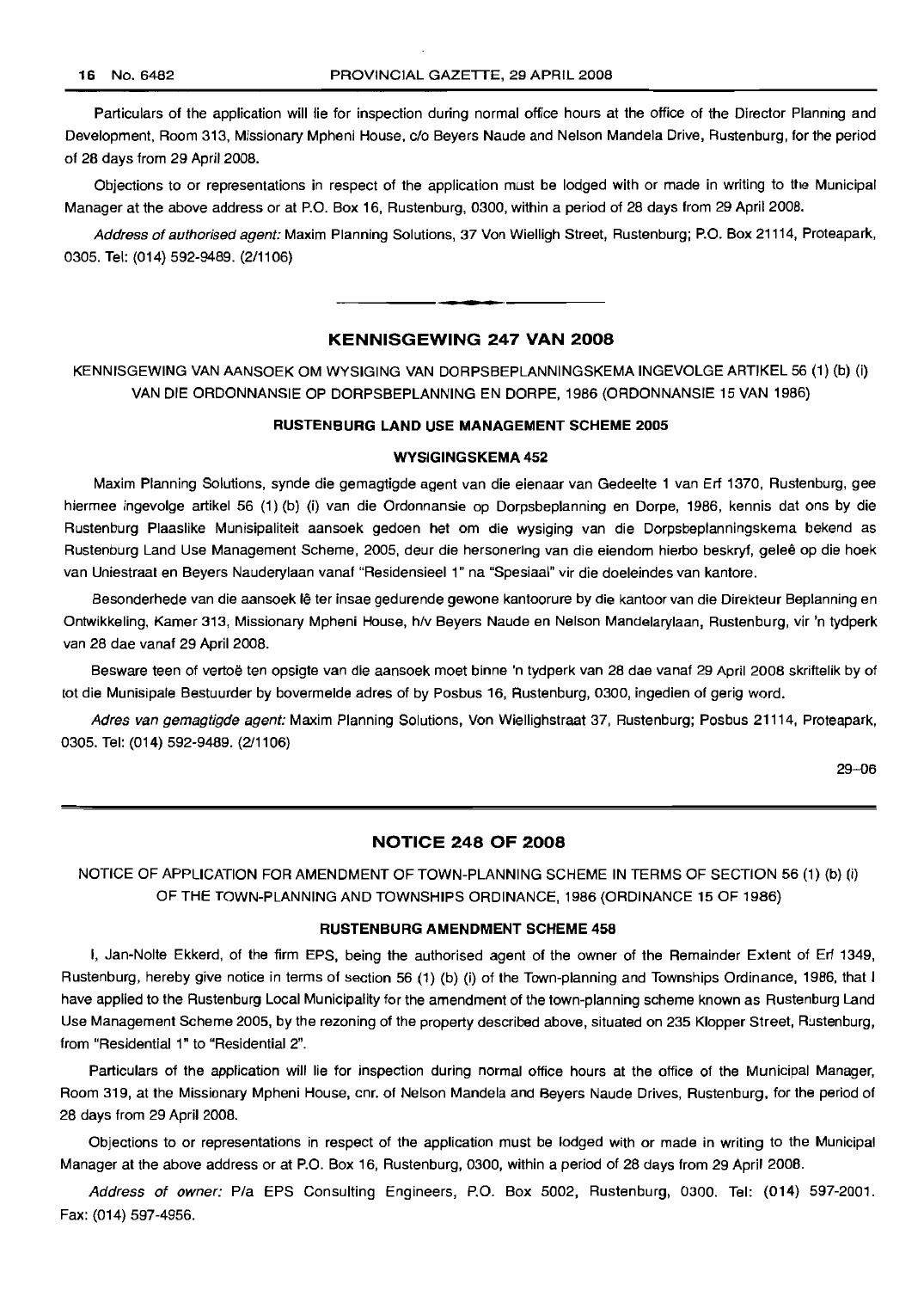#### **KENNISGEWING 248 VAN 2008**

KENNISGEWING VAN AANSOEK OM WYSIGING VAN DORPSBEPLANNINGSKEMA INGEVOLGE ARTIKEL 56 (1) (b) (i) VAN DIE ORDONNANSIE OP DORPSBEPLANNING EN DORPE, 1986 (ORDONNANSIE 15 VAN 1986)

#### **RUSTENBURG-WYSIGINGSKEMA 458**

Ek, Jan-Nolte Ekkerd, van die firma EPS, synde die gemagtigde agent van die eienaar van die Resterende Gedeelte van Erf 1349, Rustenburg gee hiermee ingevolge artikel 56 (1) (b) (i) van die Ordonnansie op Dorpsbeplanning en Dorpe, 1986, kennis dat ek by die Rustenburg Plaaslike Munisipaliteit aansoek gedoen het om wysiging van die dorpsbeplanningskema bekend as Rustenburg Grondgebruiksbestuurskema 2005, deur die hersonering van die eiendom hierbo beskryf, geleë te Klopperstraat 235, Rustenburg, vanaf "Residensieel 1" na "Residensieel 2".

Besonderhede van die aansoek Ie ter insae gedurende gewone kantoorure by die kantoor van die Munisipale Bestuurder, Kamer 319, Missionary Mpheni House, h/v Nelson Mandela- en Beyers Naudelaan, Rustenburg, vir 'n tydperk van 28 dae vanaf 29 April 2008.

Besware teen of vertoë ten opsigte van die aansoek moet binne 'n tydperk van 28 dae vanaf 29 April 2008, skriftelik by of tot die Munisipale Bestuurder by bovermelde adres of by Posbus 16, Rustenburg, 0300, ingedien of gerig word.

Adres van eienaar: P/a EPS Raadgewende Ingenieurs, Posbus 5002, Rustenburg, 0300. Tel: (014) 597-2001. Faks: (014) 597-4956.

·29-06

# **NOTICE 249 OF 2008**

NOTICE OF APPLICATION FOR AMENDMENT OF TOWN-PLANNING SCHEME IN TERMS OF SECTION 56 (1) (b) (i) OF THE TOWN-PLANNING AND TOWNSHIPS ORDINANCE, 1986 (ORDINANCE 15 OF 1986)

#### **RUSTENBURG AMENDMENT SCHEME 460**

I, Jan-Nolte Ekkerd, of the firm EPS, being the authorised agent of the owner of Portion 6 of Erf 975, Rustenburg, hereby give notice in terms of section 56 (1) (b) (i) of the Town-planning and Townships Ordinance, 1986, that I have applied to the Rustenburg Local Municipality for the amendment of the town-planning scheme known as Rustenburg Land Use Management Scheme 2005, by the rezoning of the property described above, situated on 90 Klopper Street, Rustenburg, from "Residential 1" to "Residential 2".

Particulars of the application will lie for inspection during normal office hours at the office of the Municipal Manager, Room 319, at the Missionary Mpheni House, cnr. of Nelson Mandela and Beyers Naude Drives, Rustenburg, for the period of 28 days from 29 April 2008.

Objections to or representations in respect of the application must be lodged with or made in writing to the Municipal Manager at the above address or at P.O. Box 16, Rustenburg, 0300, within a period of 28 days from 29 April 2008.

Address of owner: PIa EPS Consulting Engineers, P.O. Box 5002, Rustenburg, 0300. Tel: (014) 597-2001. Fax: (014) 597-4956.

## **KENNISGEWING 249 VAN 2008**

• **- I**

KENNISGEWING VAN AANSOEK OM WYSIGING VAN DORPSBEPLANNINGSKEMA INGEVOLGE ARTIKEL 56 (1) (b) (i) VAN DIE ORDONNANSIE OP DORPSBEPLANNING EN DORPE, 1986 (ORDONNANSIE 15 VAN 1986)

#### **RUSTENBURG-WYSIGINGSKEMA 460**

Ek, Jan-Nolte Ekkerd, van die firma EPS, synde die gemagtigde agent van die eienaar van Gedeelte 6 van Erf 975, Rustenburg gee hiermee ingevolge artikel 56 (1) (b) (i) van die Ordonnansie op Dorpsbeplanning en Dorpe, 1986, kennis dat ek by die Rustenburg Plaaslike Munisipaliteit aansoek gedoen het om wysiging van die dorpsbeplanningskema bekend as Rustenburg Grondgebruiksbestuurskema 2005, deur die hersonering van die eiendom hierbo beskryf, geleë te Klopperstraat 90, Rustenburg, vanaf "Residensieel 1" na "Residensieel 2".

Besonderhede van die aansoek lê ter insae gedurende gewone kantoorure by die kantoor van die Munisipale Bestuurder, Kamer 319, Missionary Mpheni House, h/v Nelson Mandela- en Beyers Naudelaan, Rustenburg, vir 'n tydperk van 28 dae vanaf 29 April 2008.

Besware teen of vertoe ten opsigte van die aansoek moet binne 'n tydperk van 28 dae vanaf 29 April 200B, skriftelik by of tot die Munisipale Bestuurder by bovermelde adres of by Posbus 16, Rustenburg, 0300, ingedien of gerig word.

Adres van eienaar: P/a EPS Raadgewende Ingenieurs, Posbus 5002, Rustenburg, 0300. Tel: (014) 597-2001. Faks: (014) 597-4956.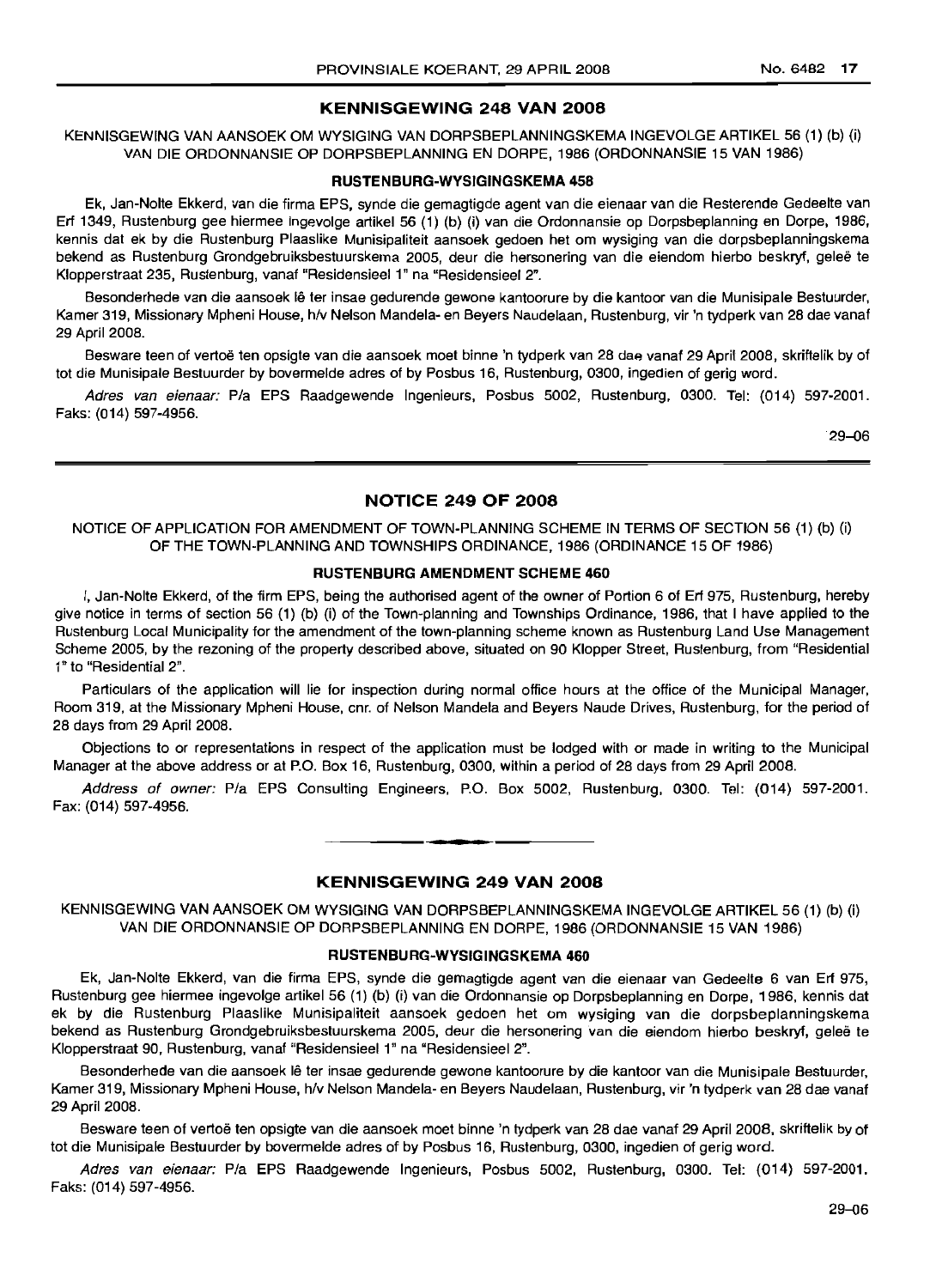# LOCAL AUTHORITY NOTICES PLAASLIKE BESTUURSKENNISGEWINGS

## LOCAL AUTHORITY NOTICE 152

#### TSWAING LOCAL MUNICIPALITY

#### APPROVAL OF AMENDMENT OF TOWN-PLANNING SCHEME

It is hereby notified in terms of section 57 (1) of the Town-planning and Townships Ordinance, 1986, that the Tswaing Local Municipality has approved the amendment of the Delareyville Town-planning Scheme, 1998, by the rezoning of Erf 232, Delareyville from "Residential 1" to "Residential 2" [eight (8) dwelling units].

Map 3 and the scheme clauses of the amendment scheme are filed with the Municipal Manager, Tswaing Municipal Offices, General Delarey Street, Delareyville and the Acting Manager, North West Provincial Administration, Department of Developmental Local Government and Housing, Potchefstroom and are open for inspection at all reasonable times.

This amendment is known as Delareyville Amendment Scheme 12 and shall come into operation on the date of publication of this notice.

# K.S. MERE, Municipal Manager

Tswaing Local Municipality, Delareyville (29 April 2008) (Notice No. 2/930)

# PLAASLIKE BESTUURSKENNISGEWING 152

.**-.**

#### TSWAING PLAASLIKE MUNISIPALITEIT

#### GOEDKEURING VAN WYSIGING VAN DORPSBEPLANNINGSKEMA

Hierby word ooreenkomstig die bepalings van artikel 57 (1) van die Ordonnansie op Dorpsbeplanning en Dorpe, 1986, bekendgemaak dat die Tswaing Plaaslike Munisipaliteit goedgekeur het dat die Delareyville-dorpsbeplanningskema, 1998, gewysig word deur die hersonering van Erf 232, Delareyville vanaf "Residensieel 1" na "Residensieel 2" [agt (8) wooneenhede.]

Kaart 3 en die skemaklousules van die wysigingskema word in bewaring gehou deur die Munisipale Bestuurder, Tswaing Munisipale Kantore, Generaal Delareystraat, Delareyville en die Waarnemende Bestuurder, Noordwes Provinsiale Administrasie, Departement Ontwikkelende Plaaslike Regering en Behuising, Potchefstroom vir inspeksie te aile redelike tye.

Hierdie wysiging staan bekend as Delareyville-wysigingskema 12 en tree in werking op datum van publikasie van hierdie kennisgewing.

#### K.S. MERE, Munisipale Bestuurder

Tswaing Plaaslike Munisipaliteit, Delareyville (29 April 2008) (Kennisgewing No. 2/930)

29-06

# LOCAL AUTHORITY NOTICE 153

#### MAFIKENG LOCAL MUNICIPALITY

#### APPLICATION FOR REZONING: ERF 787 (27 BADEN POWELL AVENUE, GOLFVIEW), MAFIKENG

Notice is hereby given in terms of the Mafikeng Town-planning Scheme that the Municipality is in receipt of an application from the owner to rezone Erf 787, 27 Baden Powell Avenue, Golfview, Mafikeng from residential to business for purpose of operating a guesthouse.

Objections if any against the rezoning of the said Erf must be lodged in writing with the office of the Municipal Manager during normal working hours on or before Friday, 25 April 2008.

Further details are obtainable from the office of the Director: Planning and Development at Telephone Number (018) 389-0462 during normal working hours.

#### H.J. SMIT, Municipal Manager

Mafikeng Local Municipality, Private Bag X63, Mmabatho, 2735 (Notice No. 22/2008)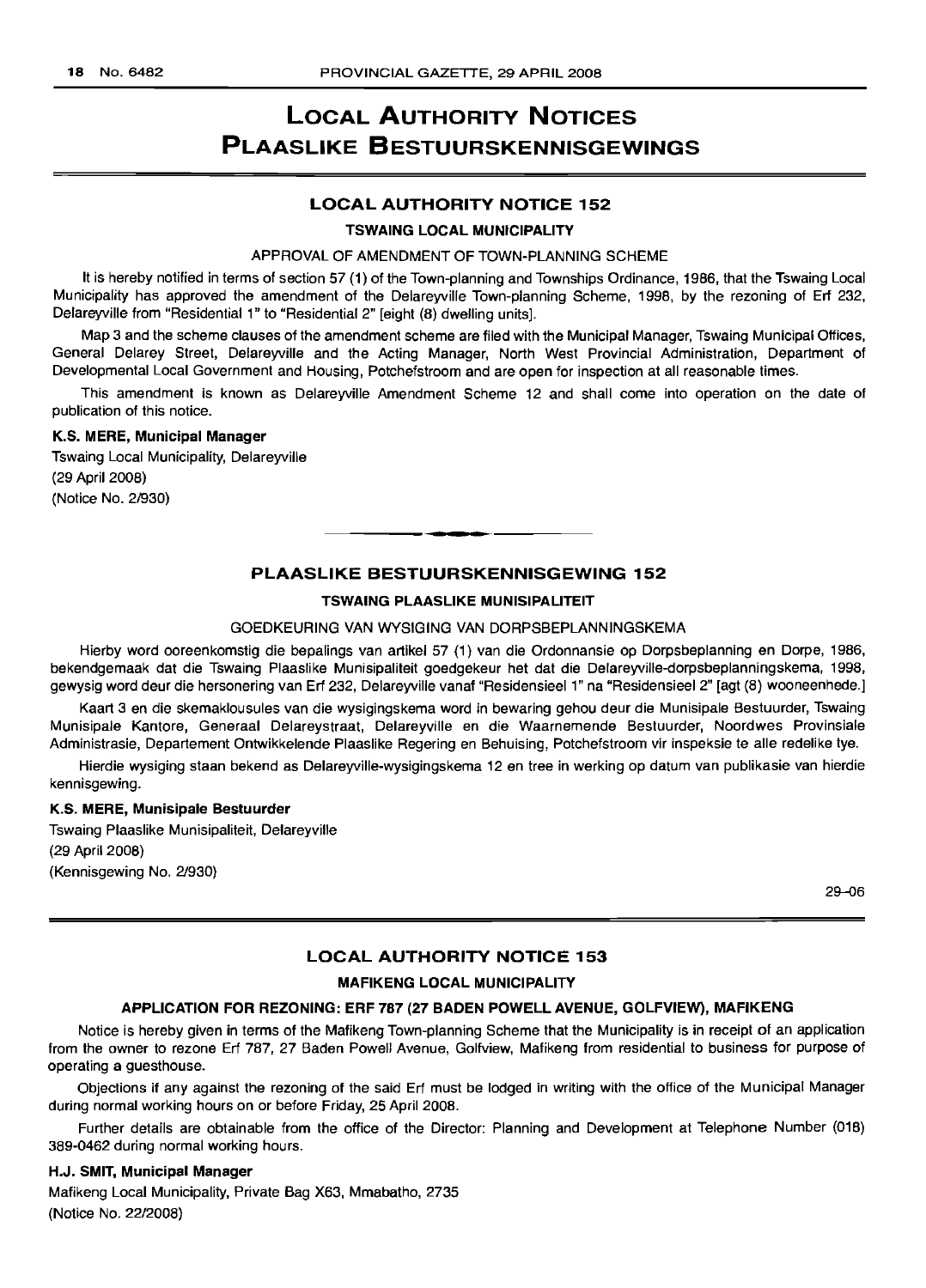# LOCAL AUTHORITY NOTICE 154

# TLOKWE CITY COUNCIL

#### POTCHEFSTROOM AMENDMENT SCHEMES 1229, 1253, 1262, 1293, 1315, 1352, 1362 AND 1426.

It is hereby notified in terms of the provisions of Section 57(1)(a) of the Town Planning and Townships Ordinance, 1986, that the Tlokwe City Council has approved the amendment of Potchefstroom Town Planning Scheme, 1980, by the rezoning of the under mentioned properties from their present zonings to the new zonings, as indicated below next to each property, subject to certain conditions:

| <b>Amendment</b><br>scheme | <b>Description of property</b>                       | <b>Present zoning</b>                       | <b>New zoning</b>                                                                                                    |
|----------------------------|------------------------------------------------------|---------------------------------------------|----------------------------------------------------------------------------------------------------------------------|
| 1229                       | Remaining extent of erf 817,<br>Potchefstroom.       | "Residential 1"                             | "Special" for dweling<br>units, dwelling-house<br>offices, offices,<br>hairdresser, beauty<br>salon and showroom.    |
| 1253                       | Portion 2 of erf 1152,<br>Potchefstroom.             | "Residential 1"                             | "Residential 1", for the<br>lodging of ten (10)<br>unrelated persons                                                 |
| 1262                       | Portion 3 of erf 4,<br>Potchefstroom.                | "Residential 1"                             | "Special" for dweling<br>purposes, dwelling-<br>house offices,<br>showroom and<br>services industry.                 |
| 1293                       | Erf 2866, Potchefstroom.                             | "Residential 1"                             | "Residential 1", with a<br>density of one (1)<br>dwelling-house per<br>500m <sup>2</sup>                             |
| 1315                       | Portion 1 of erf 873,<br>Potchefstroom.              | "Residential 1"                             | "Residential 3"                                                                                                      |
| 1352                       | Erven 285, 286 and 292,<br>Grimbeekpark Extension 6. | "Residential 1"<br>(in respect of each erf) | "Residential 1", with a<br>density of one (1)<br>dwelling-house per<br>500m <sup>2</sup><br>(in respect of each erf) |
| 1362                       | Erf 252, Baillie Park.                               | "Residential 1"                             | "Special" for office<br>uses, place of<br>instruction, refreshment<br>room and shops.                                |
| 1426                       | Erf 774, van der Hoffpark<br>Extension 16.           | "Residential 2"                             | "Residential 3"                                                                                                      |

Map 3 and the scheme clauses of these amendment schemes are filed with the Directorate, Department of Developmental Local Government and Housing, North-West Provincial Administration, Potchefstroom, and the Municipal Manager, Dan Tloome Complex, corner of Sol Plaatjie Avenue and Wolmarans Street, (P 0 Box 113), Potchefstroom, and are open for inspection during normal office hours.

These amendments are respectively known as Potchefstroom Amendment Schemes 1229, 1253, 1262, 1293, 1315, 1352, 1362 and 1426 and shall come into operation on the date of publication of this notice.

#### Notice 42/2008 **R MOSIANE / MUNICIPAL MANAGER**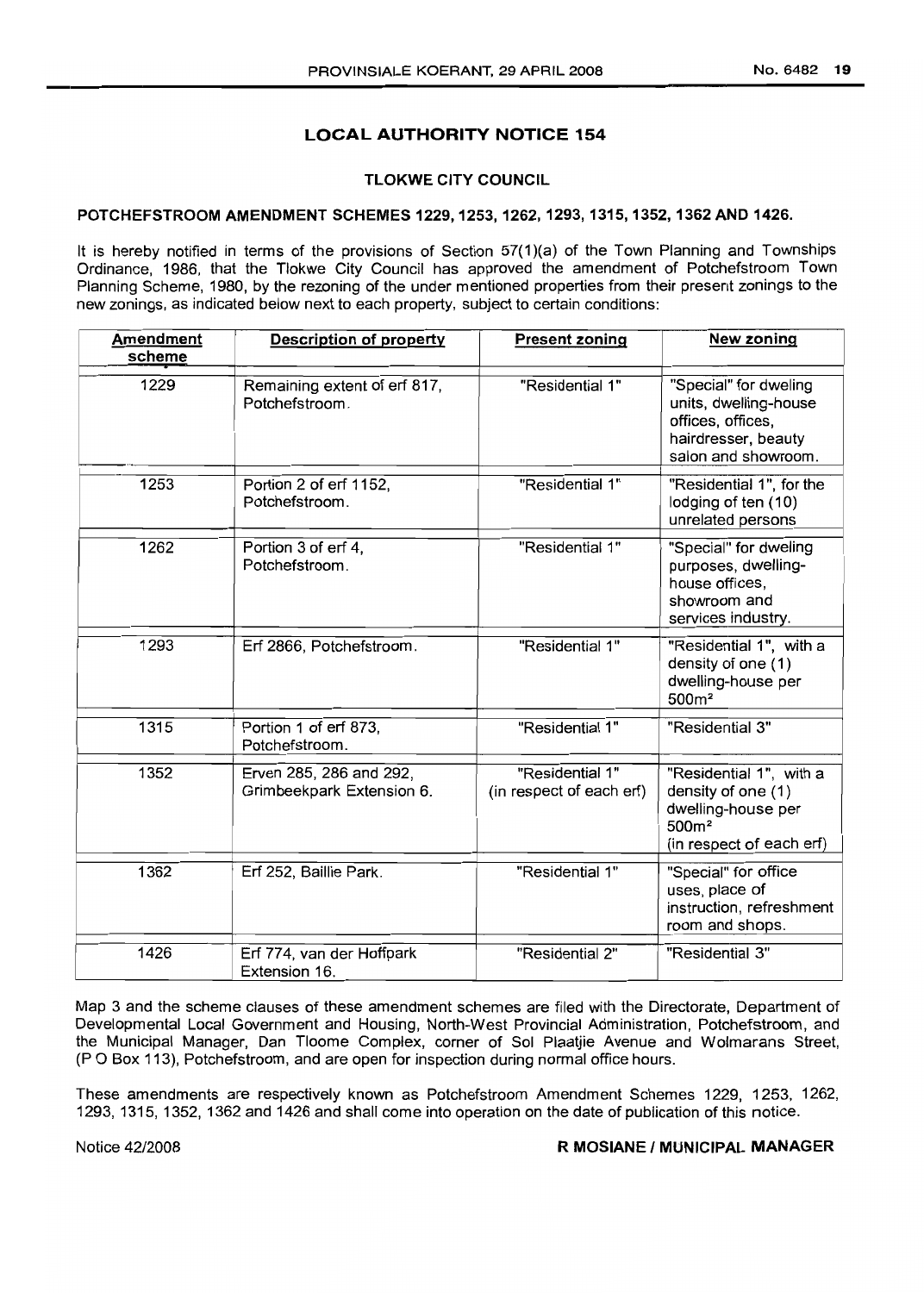# PLAASLIKE BESTUURSKENNISGEWING 154

# STADSRAAD VAN TLOKWE

# POTCHEFSTROOM WYSIGINGSKEMAS 1229,1253, 1262, 1293, 1315, 1352, 1362 EN 1426.

Hierby word ooreenkomstig die bepalings van artikel 57(1 )(a) van die Ordonnansie op Dorpsbeplanning en Dorpe, 1986, bekend gemaak dat die Stadsraad van Tlokwe goedgekeur het dat Potchefstroom Dorpsbeplanninpskerna, 1980, gewysig word deur die hersonering van die ondergenoemde eiendomme vanaf hulle huidige sonerings na die nuwe sonerings, soos hieronder teenoor elke eiendom aangetoon,

onderworpe aan sekere voorwaardes:

| Wysigingskema | Beskrywing van eiendom                               | <b>Huidige sonering</b>                           | <b>Nuwe sonering</b>                                                                                              |
|---------------|------------------------------------------------------|---------------------------------------------------|-------------------------------------------------------------------------------------------------------------------|
| 1229          | Resterende gedeelte van erf<br>817, Potchefstroom.   | "Residensieel 1"                                  | "Spesiaal", vir wooneen-<br>hede, woonhuiskantore,<br>kantore, haarsalon,<br>skoonheidssalon en<br>vertoonlokaal. |
| 1253          | Gedeelte 2 van erf 1152,<br>Potchefstroom.           | "Residensieel 1"                                  | "Residensieel 1", vir<br>inwoning van tien (10)<br>onverwante persone                                             |
| 1262          | Gedeelte 3 van erf 4,<br>Potchefstroom.              | "Residensieel 1"                                  | Spesiaal", vir bewoning,<br>woonhuiskantore,<br>vertoonlokaal en<br>diensnywerheid                                |
| 1293          | Erf 2866, Potchefstroom.                             | "Residensieel 1"                                  | "Residensieel 1", met 'n<br>digtheid van een (1)<br>woonhuis per 500m <sup>2</sup>                                |
| 1315          | Gedeelte 1 van erf 873,<br>Potchefstroom.            | "Residensieel 1"                                  | "Residensieel 3"                                                                                                  |
| 1352          | Erwe 285, 286 en 292,<br>Grimbeekpark Uitbreiding 6. | "Residensieel 1"<br>(ten opsigte van elke<br>erf) | "Residensieel 1", met 'n<br>digtheid van een (1)<br>woonhuis per 500m <sup>2</sup> (ten<br>opsigte van elke erf)  |
| 1362          | Erf 252, Baillie Park                                | "Residensieel 1"                                  | Spesiaal", vir<br>kantoorgebruik, onderig-<br>plek, verversingsplek en<br>winkels.                                |
| 1426          | Erf 774, van der Hoffpark<br>Uitbreiding<br>16.      | "Residensieel 2"                                  | "Residensieel 3"                                                                                                  |

Kaart 3 en die skemaklousules van die wysigingskemas word in bewaring gehou deur die Direktoraat, Departement van Ontwikkelende Plaaslike Regering en Behuising, Noordwes Provinsiale Administrasie, Potchefstroom, en die Munisipale Bestuurder, Dan Tloome Kompleks, hoek van Sol Plaatjielaan en Wolmaransstraat (Posbus 113), Potchefstroom, en lê ter insae te alle redelike tye.

Hierdie wysigings staan onderskeidelik bekend as Potchefstroom Wysigingskemas 1229, 1253, 1262, 1293, 1315, 1352, 1362 en 1426 en tree in werking op datum van publikasie van hierdie kennisgewing.

Kennisgewing 42/2008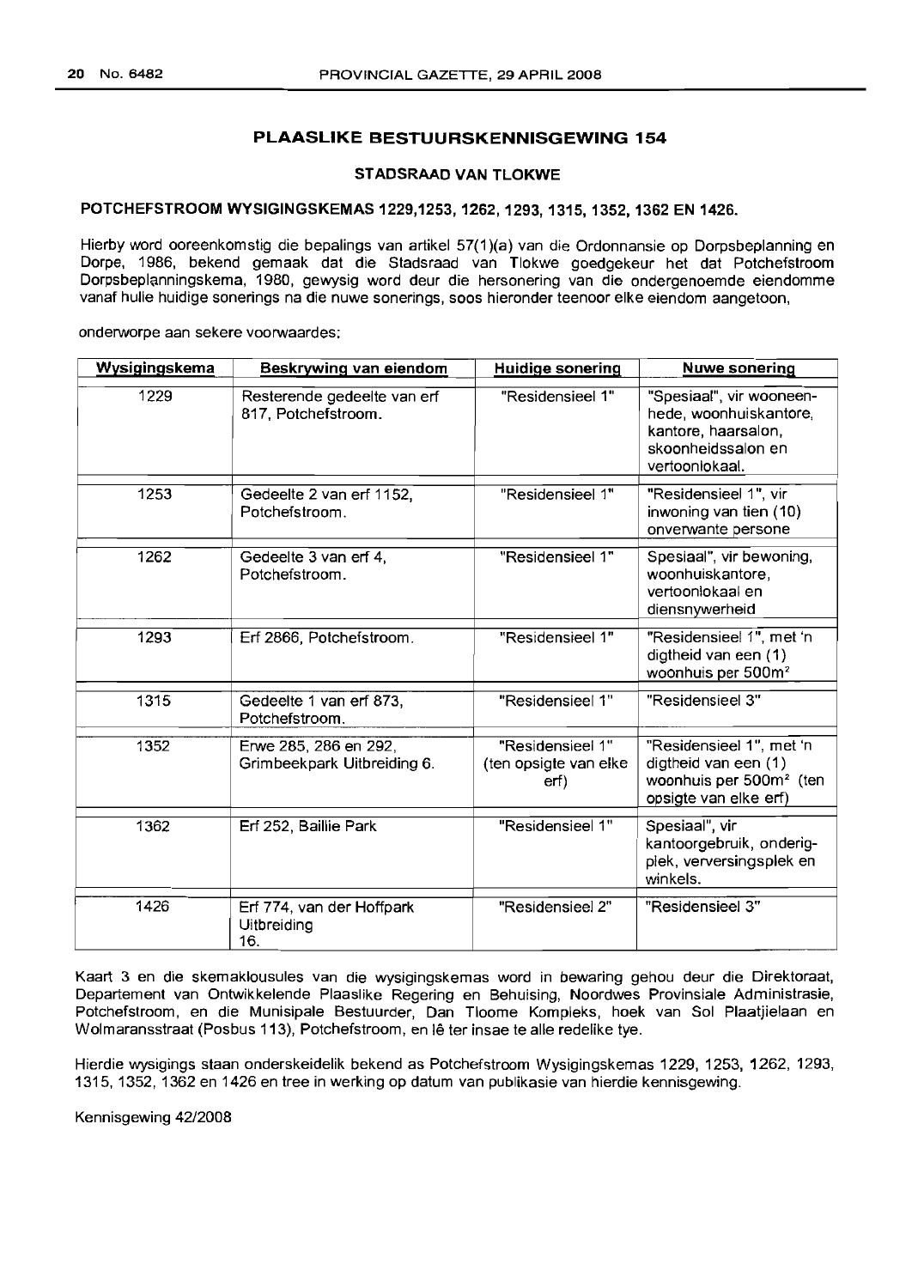# LOCAL AUTHORITY NOTICE 155

## TLOKWE CITY COUNCIL

#### DECLARATION THAT THE TOWNSHIP OF BAILLIE PARK EXTENSION 32, HAS BEEN ESTABLISHED

In. terms of the provisions of Section 111(1) of the Town Planning and Townships Ordinance, 1986 (Ordinance 15 of 1986), the Tlokwe City Council hereby declares that the Township of Baillie Park Extension 32, situated on portion 1247 of the farm Vyfhoek, registration division 428 10, Province North West, by Sonland Beleggings CC (91/18078/23), has been established, subject to the conditions as set out in the Schedule hereto.

#### SCHEDULE

#### Conditions of establishment

#### 1. Name

The name of the township shall be Baillie Park Extension 32.

#### 2. Layout/Design

The township shall consist of erven and streets as indicated on GENERAL PLAN NO SG 7656/2007.

#### 3. Access

Access to the township shall be obtained from the extension of Ditedu Avenue from Baillie Park Extension 33.

#### 4. CONDITIONS TO BE COMPLIED WITH PRIOR TO THE REGISTRATION OF THE ERVEN IN THE TOWNSHIP

#### 4.1 Provision and installation of internal services

- 4.1.1 The township establisher must make the necessary arrangements with the Tlokwe City Council LOCAL MUNICIPALITY in relation to the provision and installation of water, electricity and sanitation services as well as the building of streets and storm-water drainage in the town.
- 4.1.2 The township establisher shall install and provide internal engineering services in the township, as provided for in the services agreement.
- 4.1.3 The Tlokwe City Council LOCAL MUNICIPALITY shall install and provide external engineering services to the township, as provided for in the services agreement.

#### 4.2 Liability regarding services and guarantees

The township establisher must within a period of twelve (12) months such an extended time period as that the Tlokwe City Council LOCAL MUNICIPALITY may determine, fulfil his obligations with regard to the provision of water, electricity and sanitation services as well as the construction of roads and storm-water and the installation of systems therefore, as beforehand agreed between the township establisher and the Tlokwe City Council LOCAL MUNICIPALITY. No erven may be alienated or transferred in the name of the buyer before the Tlokwe City Council LOCAL MUNICIPALITY confirmed that sufficient guarantees/cash contributions is delivered by the township establisher to the Tlokwe City Council LOCAL MUNICIPALITY for the provision of services.

#### 4.3 Engineering services

#### 4.3.1 Storm-water drainage and street construction

- 4.3.1.1 On request of the Tlokwe City Council LOCAL MUNICIPALITY, the township establisher shall submit a detailed scheme, complete with plans, section and specifications compiled by a registered professional civil engineer, approved by the Tlokwe City Council LOCAL MUNICIPALITY for the storage and drainage of storm-water through the town by proper disposal works and for the installation, tarmacing, curbing and canalisation of streets therein, together with the provision of such retaining walls as the Tlokwe City Council LOCAL MUNICIPALITY may deem necessary, for approval.
- 4.3.1.2 When required by the Tlokwe City Council LOCAL MUNICIPALITY, the township establisher must, for his own account, carry out the approved scheme to the satisfaction of the Tlokwe City Council LOCAL MUNICIPALITY under supervision of a registered professional civil engineer, approved by Tlokwe City Council LOCAL MUNICIPALITY.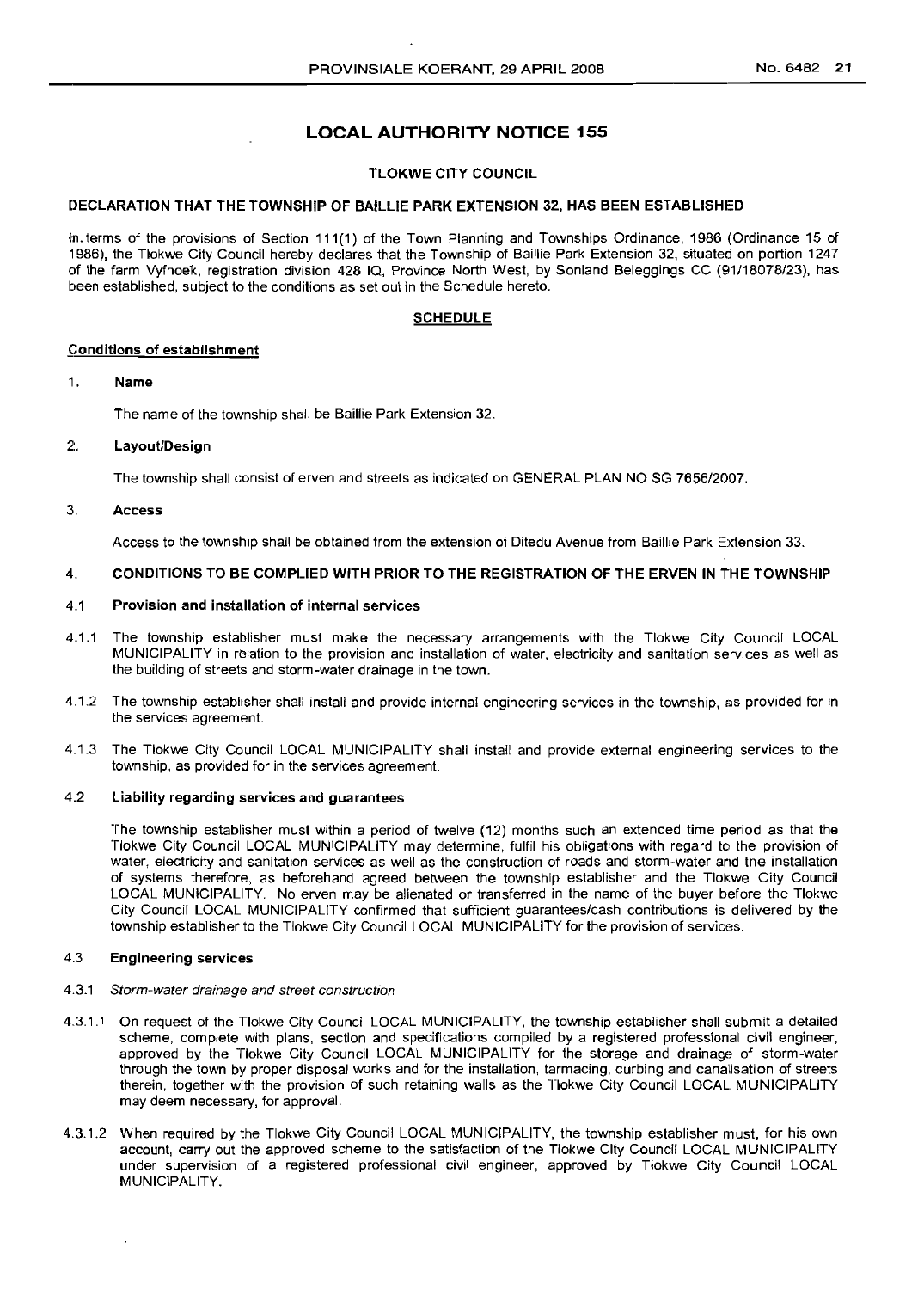- 4.3.1.3 The township establisher is responsible for the maintenance of streets and storm-water services in the town to the satisfaction of the Tlokwe City Council LOCAL MUNICIPALITY until such streets and storm-water conduits have been be taken over by the Tlokwe City Council LOCAL MUNICIPALITY, according to the services agreement.
- 4.3.1.4 Designs and specifications must be done in accordance with the conditions of the Tlokwe City Council LOCAL MUNICIPALITY taking into consideration:
- 4.3.1.4.1 "Guidelines for the provision of engineering services and facilities in residential township development (National Housing Council revised May, 1995)", as amended from time to time,
- 4.3.1.4.2 SABS 1200, Standardised specifications for Civil Engineering Construction,
- 4.3.1.4.3 The Ordinance on Town Planning and Townships, 1986 (Ordinance 15 of 1986),
- 4.3.1.4.4 SABS 0400-1990: Regulations R1(3}(a}, KK 15.1 and KK 15.2(f}, and
- 4.3.1.4.5 Clause 12(1}(b) of the Potchefstroom Town Planning Scheme 1980, where the latter reads as follows:

"Where, in the opinion of the Tlokwe City Council LOCAL MUNICIPALITY, it is impracticable for storm-water to be drained from higher lying erven direct to a public street or stream the owner of the lower lying erf shall be obliged to accept and/or permit the passage over the erf of such storm-water: provided that the owners of any higher lying erven, the storm-water from which is discharged over any lower lying erf, shall negotiate point of discharge and shall be liable to pay a proportionate share of the cost of any pipeline or drain which the owner of such lower lying erf may find necessary to lay or construct for the purpose of conducting the water so discharged over the erf."

- 4.3.1.5 The Tlokwe City Council LOCAL MUNICIPALITY is entitled to do the work at the expense of the township establisher if the township establisher neglects to comply with the stipulations of the above paragraphs 4.3.1.1 to 4.3.1.4.
- 4.3.2 Water and sewerage
- 4.3.2.1 The township establisher, through an approved professional engineer, is responsible for the design and construction of the water provision and sewerage systems in accordance with the requirements and specifications of the Tlokwe City Council LOCAL MUNICIPALITY taking into consideration:
- 4.3.2.1.1 "Guidelines for the provision of engineering services and facilities in residential township development (National Housing Board, revised May 1995)", as amended from time to time,
- 4.3.2.1.2 SABS 1200, standardised specifications for Civil Engineering Construction, and
- 4.3.2.1.3 The Ordinance on Town Planning and Townships, 1986 (Ordinance 15 of 1986).
- 4.3.2.2 The township establisher is responsible for the maintenance of the water and sewerage services in the town to the satisfaction of the Tlokwe City Council LOCAL MUNICIPALITY, until such services have been taken over by the Tlokwe City Council LOCAL MUNICIPALITY.
- 4.3.2.3 The Tlokwe City Council LOCAL MUNICIPALITY is entitled to do the work at the expense of the township establisher if the township establisher neglects to comply with the stipulations of the above paragraphs 4.3.2.1 to 4.3.2.2.
- 4.3.3 Electricity
- 4.3.3.1 If a private contractor perform the installation of electricity of the town, the township establisher shall appoint a professional engineer that will be responsible for the design and construction of the electricity distribution network and where medium tension installation forms part of the reticulation system, the network installation shall be done in accordance with the following:
- 4.3.3.1.1 "Guidelines for the provision of engineering services and facilities in residential township development (National Housing Board, revised May 1995}", as amended from time to time,
- 4.3.3.1.2 SABS Code 0142, as amended from time to time, and
- 4.3.3.1.3 The Ordinance on Town Planning and Townships, 1986 (Ordinance 15 of 1986).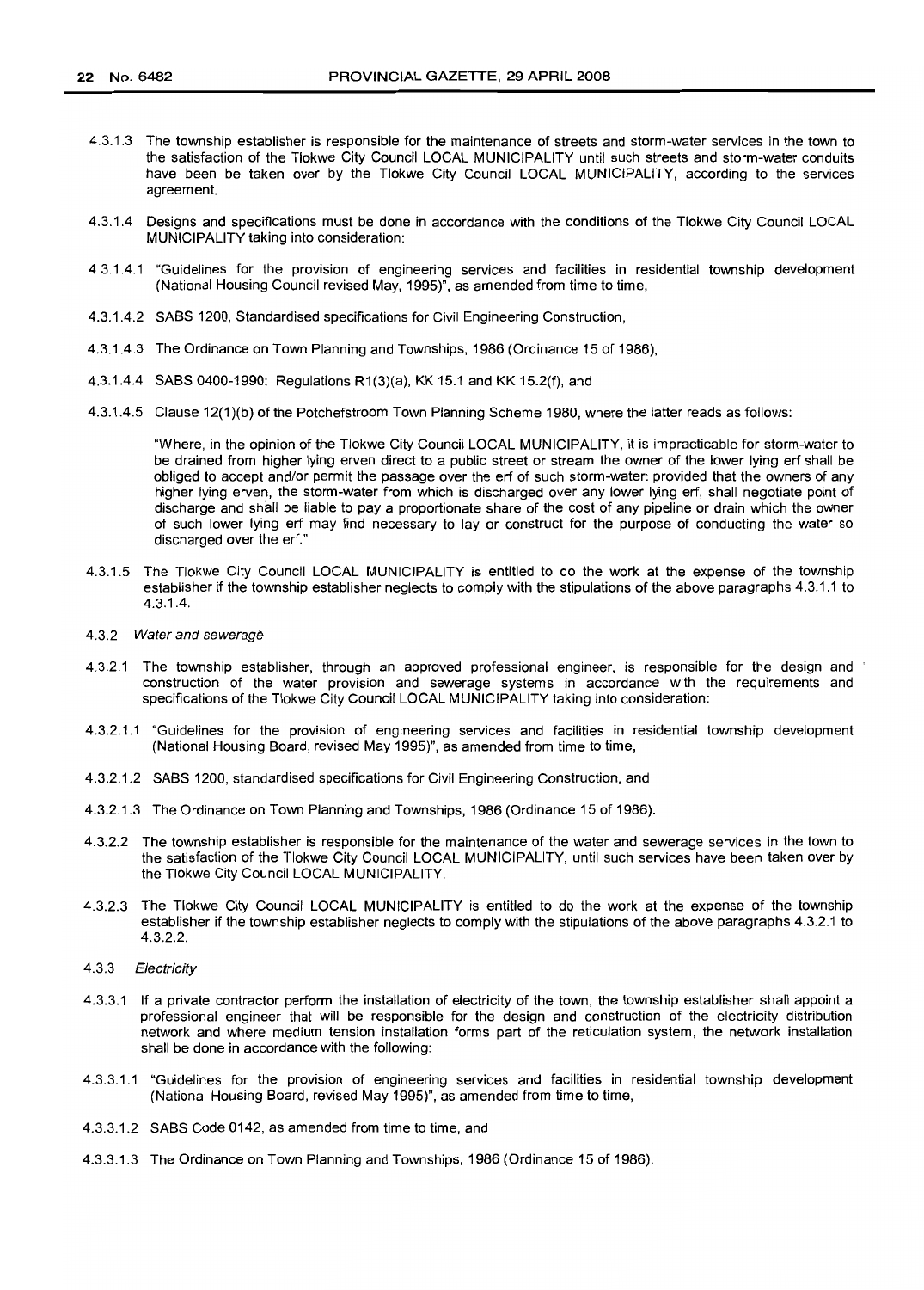- 4.3.3.2 The township establisher is responsible for the maintenance of the electricity services in the town to the satisfaction of the Tlokwe City Council LOCAL MUNICIPALITY, until such services have been taken over by the Tlokwe City Council LOCAL MUNICIPALITY.
- 4.3.3.3 The Tlokwe City Council LOCAL MUNICIPALITY is entitled to do the work at the expense of the township establisher if the township establisher neglects to comply with the stipulations of the above paragraphs 4.3.3.1 to 4.3.3.2.
- 4.3.4 Refuse removal
- 4.3.4.1 The township establisher is responsible for the maintenance of the refuse removal services in the town to the satisfaction of the Tlokwe City Council LOCAL MUNICIPALITY, until such services have been taken over by the Tlokwe City Council LOCAL MUNICIPALITY, according to the services agreement.
- 4.3.4.2 The Tlokwe City Council LOCAL MUNICIPALITY is entitled to do the work at the expense of the township establisher if the township establisher neglects to comply with the stipulations of the above paraqraph 4.3.4.1.

#### 4.4 Home Owners Association

- 4.4.1 A Home Owners Association or similar body must be established in terms of the conditions of Section 21 of the Companies Act, 1973 (Act 61 of 1973).
- 4.4.2 The Home Owners Association or similar body shall bear full responsibility for the functioning and proper maintenance of the internal streets (Erf 1406) and the internal services according to the services agreement and the erf must be transferred to the association. The Tlokwe City Council LOCAL MUNICIPALITY accepts no responsibility or liability in this regard.

#### 4.5 Demolition of buildings and structures

The township establisher must, at his own expense, demolish all existing buildings and structures that are located within building line reserves, side spaces or over mutual boundaries of proposed erven to the satisfaction of the Tlokwe City Council LOCAL MUNICIPALITY, when required by the Tlokwe City Council LOCAL MUNICIPALITY.

#### 4.6 Conditions of the Department of AgricUlture, Conservation, Environment and Tourism:; Department of Transport, Roads and Community Safety; Department of Water Affairs and Forestry

The township establisher shall comply with all conditions as laid down by the Department of AgricUlture, Conservation, Environment and Tourism, the Department of Transport, Roads and Community Safety and the Department of Water Affairs and Forestry.

#### 5. CONDITION OF TITLE

#### 5.1 Disposal of existing conditions

- 5.1.1 All erven must be subject to the existing conditions of title and servitudes, if any, including the reservation of rights to minerals (if applicable) in accordance with and as proven by a surveyor's certificate but excluding.
- 5.1.1.1 A 3 metre wide servitude for the provision of municipal services (according to diagram SG No. 3803/2000) in favour of the Tlokwe City Council LOCAL MUNICIPALITY which affects only erven 1367, 1391 and 1406, as indicated on the General Plan.
- 5.1.1.2 Excluding point (f) which don't affect the town and reads as follows:
- "(f) The land is made subject, insofar as the same be applicable to servitudes and busdens specifically binding on or have reference to the title to the land as acquired or held by Government, and shall on the other hand be entitled as far as the same be applicable to benefit of any servitudinal rights running with the land in favour of the Government and not expressly reserved herein provided that the rights to water shall be as follows:

The owner shall have the use, in common with other lessees or owners of the different portions of the farm VYFHOEK 428, Registrational Division IQ, Transvaal, of such water for irrigation and general purposes as may from time to time be available in the existing water furrows, water pipes, pipelines or in furrows which may at any time be constructed, but this provision shall not be deemed to impose or imply any liability upon or guarantee by the Government in respect of the supply of water for the use of the owner; or of the quantity available, and no liability whatever attach to the Government for any loss, shortage or diversion of water or of flooding or other causes; and further the land held hereunder shall be specially subject, insofar as applicable, to the judgement of the Water Court dated 1 July 1914 to 21 October 1914. The owner shall not pollute the water in the dams, water pipes, reservoirs, furrows, pipelines or allow the same to be polluted from whatever causes insofar as the said dams, reservoirs, furrows, water pipes, pipelines are situated on or run through or over this ground.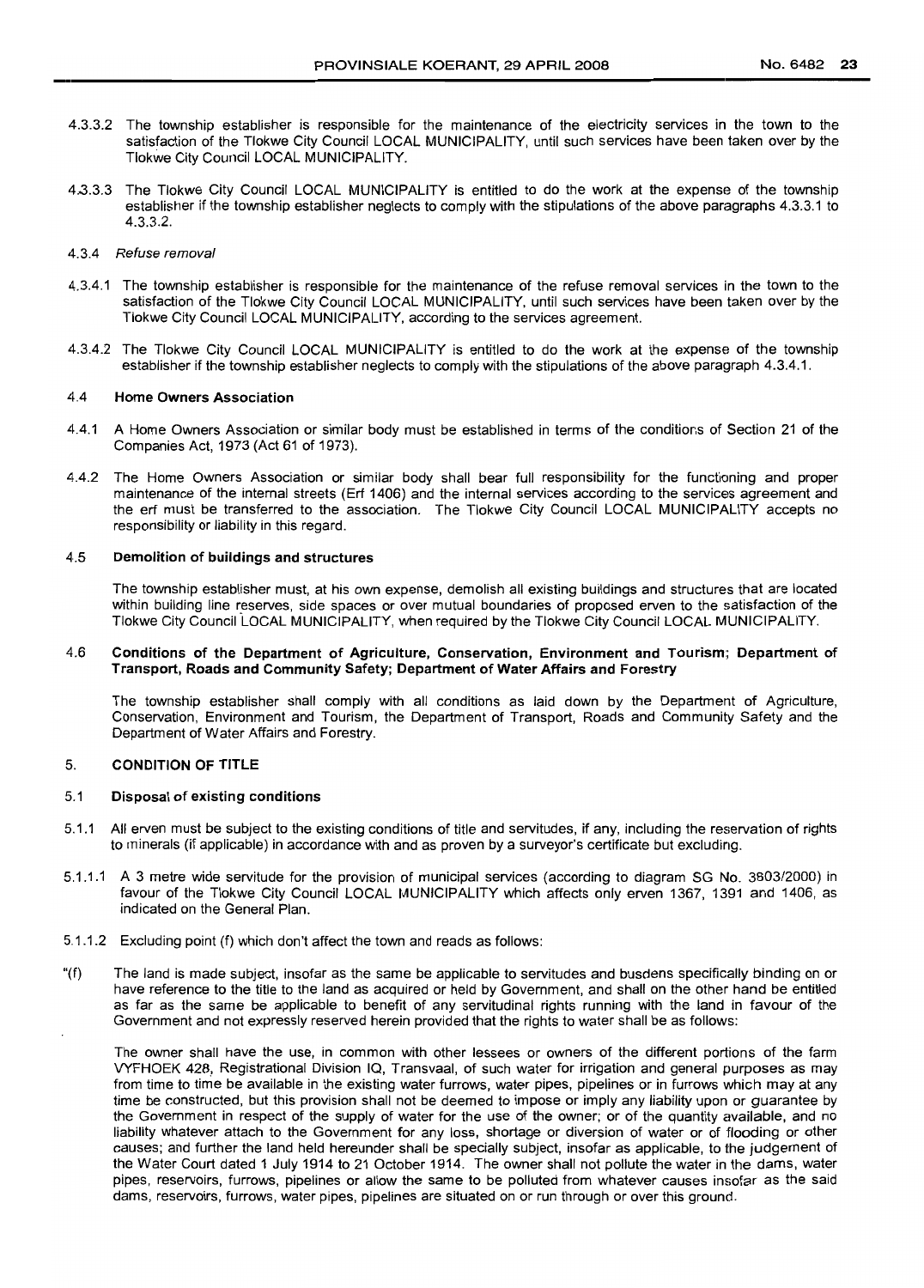A water rate to be assessed at the rate of R1,00 per annum in respect of each 8565 square metres of land, which in the opinion of the Minister of Lands is from time to time capable of being irrigated with the water available for that purpose, between the 1st day of June and 30th day of November in each year, shall be payable to the Government on the land.

The supply and distribution of water and all incidental work relating thereto shall be under the sole and absolute control, regulation and supervision of:

- a) The Government either directly or through any duty authorised agent, or
- b) An Irrigation or River Board if such body or a similar body be crated in manner provided in the irrigation and Conservation of Water Act No.8 of 1912, or any law amending same.

In the event of the control, regulation and supervision above-mentioned being exercised by or on behalf of the Government, the owner shall be liable to such conditions and regulations relating to the use by him of water from the aforesaid furrows, dams, reservoirs, water pipes, pipelines as the Government may from time to time prescribe, and he shall further be liable to contribute in cash of labour, or in both, towards the salary of any Water Bailiff or similar officer appointed by Government and towards the expense incurred for the upkeep, and maintenance of the water furrows, dams, reservoirs, water pipes, pipelines and work subsidiary thereto. Such conditions shall be in addition to the rate of R1,00 per 8565 square metres per annum before mentioned.

In the event of the control and supervision aforesaid, being vested in or exercised by irrigation Board or a River Board or other similar body, the owner shall be liable for any rates that may be imposed by such Board in accordance with powers vested in it by law, and in addition to the rate of R1,OO per annum per 8565 square metres aforesaid, which latter rate still be through the Board, and the Government shall have the option of demanding the R1,OO rate either from the owner or lessees of the different portions of the farm Vyfhoek 428, Registration Division 10, Transvaal, collectively.

The servitudes and servitudinal rights herein before referred to as binding on and having reference to the Government's title to the land are to the following effect and import namely.

5.1.3 Excluding the following condition which only concerns erven 1405 and 1406.

By virtue of notarial deed of servitude K3923/05S the property is subject to a storm-water servitude, 3 metres wide, in favour of the Tlokwe City Council Local Municipality, the middle line of the servitude being indicated by the line ABC on diagram SG no 1128/2005, as will more fully appear from the said notarial deed.

#### 5.2 **Conditions imposed by the** Tlokwe **City Council LOCAL MUNICIPALITY in terms of the conditions of the Town Planning and Townships Ordinance, 1986 (Ordinance 15 of 1986).**

#### 5.2.1 **All erven**

All erven with the exemption of erf 1406 are subject to the following conditions:

- 5.2.1.1 The erf is subject to a servitude, 2 metres wide, in favour of the Tlokwe City Council LOCAL MUNICIPALITY, for sewerage and other municipal purposes, along any one of the boundaries other than a street boundary and in the case of a panhandle erf, an additional servitude of 2 metres wide across the access portion of the erf, if and when required by the Tlokwe City Council LOCAL MUNICIPALITY, provided that the Tlokwe City Council LOCAL MUNICIPALITY may relax or grant exemption from the required servitudes.
- 5.2.1.2 No bUilding or other structure shall be erected within the aforesaid servitude area and no large rooted trees shall be planted within the area of such servitude or within 2 metres thereof.
- 5.2.1.3 The Tlokwe City Council LOCAL MUNICIPALITY shall be entitled to deposit temporarily on the land adjoining the aforesaid servitude such material as may be excavated by it during the course of the construction, maintenance or removal of such sewerage mains and other works as it, in its discretion, may deem necessary and shall further be entitled to reasonable access to the said land for the aforesaid purpose, subject to any damage done during the process of the construction, maintenance or removal of such sewerage mains and other works being made good by the Tiokwe City Council LOCAL MUNICIPALITY.
- 5.2.1.4 Proposals to overcome unfavourable soil conditions shall be incorporated into all building plans submitted for approval. All buildings shall be constructed in accordance with such preventative measures. The owner of the erf accepts all liability for any damage and indemnifies the Tlokwe City Council LOCAL MUNICIPALITY against any claims which may result from possible weak soil conditions on the erf, for it is the responsibility of the owner to satisfy him or herself that the foundation solution as proposed is sufficient.

#### 5.2.2 **Erven subject to special conditions**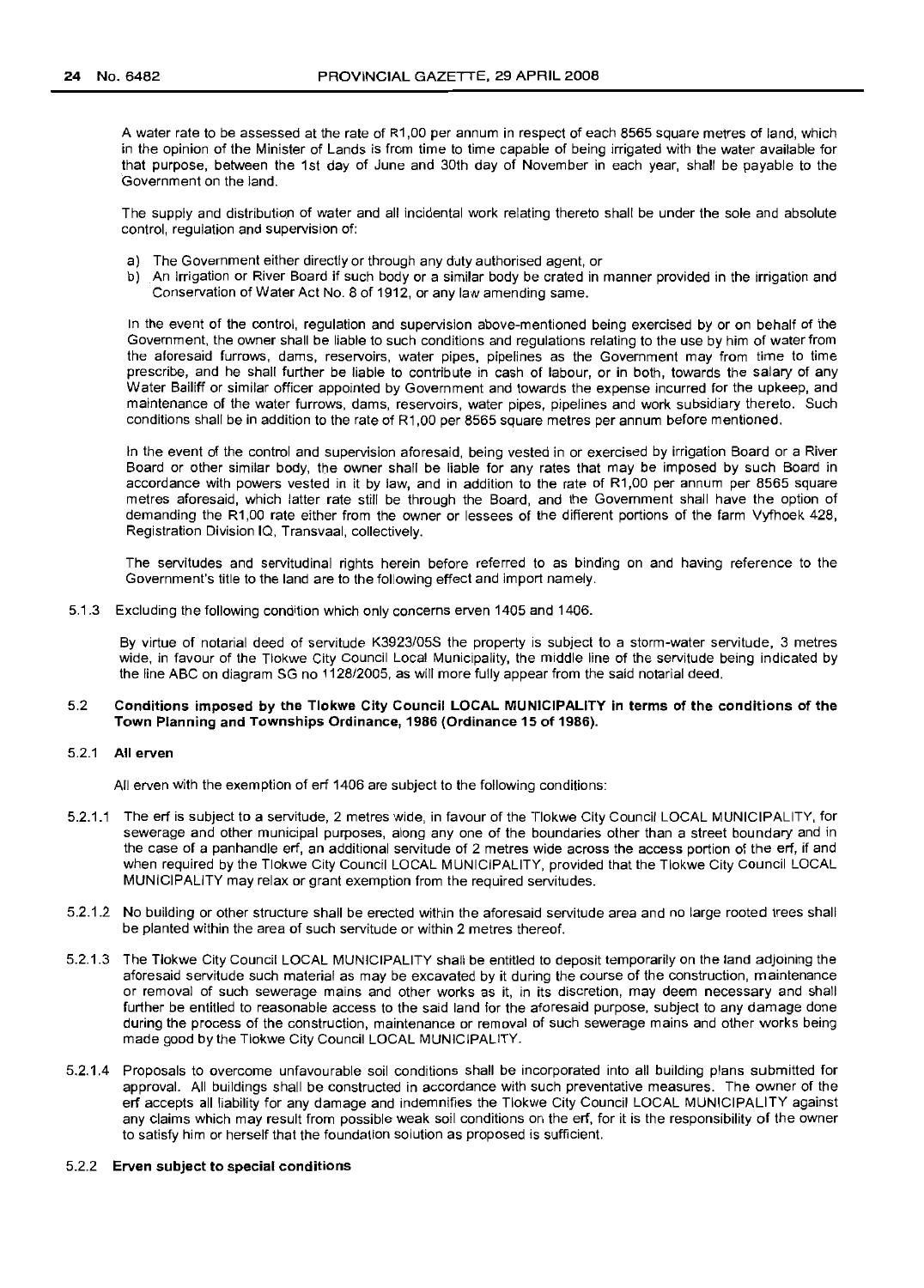In addition to the relevant conditions as set out above, the under-mentioned erven shall be subject to the following additional conditions and servitudes:

- 5.2.2.1 Erven 1367 to 1404
- 5.2.2.1.1 Every owner of an erf or subdivision or consolidation thereof shall become and shall remain a member of the Home Owners Association or similar body and be subject to its memorandum and articles of association until he ceases to be an owner as aforesaid. The erf shall not be transferred to any person that has not become a member of the association.
- 5.2.2.1.2 The owner of the erf shall not be entitled to transfer the erf without a clearance certificate from the association that all amounts payable by such owner to the association have been paid.

#### 5.3 Registration of servitudes

- 5.3.1 The township establisher shall register a 1,5 metre wide servitude, for municipal services over erf 1367 to the satisfaction and in favour of the Tlokwe City Council LOCAL MUNICIPALITY, as indicated on the General Plan.
- 5.3.2 The township establisher shall register respectively a 2,75 metre wide servitude, for municipal services over erven 1375, 1379 and 1383 to the satisfaction and in favour of the Tlokwe City Council LOCAL MUNICIPALITY, as indicated on the General Plan.
- 5.3.3 The township establisher shall register a right-of-way servitude over erf 1406 in favour of the Tlokwe City Council LOCAL MUNICIPALITY for municipal purposes and access, as indicated on the General Plan.

#### 5.4 Condition imposed by the State President in terms of Section 184(2) of the Act on Mining Rights, 1967 (Act 20 of 1967)

All erven in the township are subject to the following condition:

5.4.1 Because this erf forms part of land that was undermined, or may be undermined and may be subject to subsidence, consolidation, shock and cracks because of mining activities in the past, the present and the future, the owner thereof excepts all responsibility for any damage to land or buildings thereon because of such subsidence, consolidation, shock and cracks.

#### 6. CONDITIONS THAT IN ADDITION TO THE EXISTING PROVISIONS OF THE TOWN PLANNING SCHEME, IN RESPECT OF ARTICLE 125 OF ORDINANCE 15 OF 1986, NEED TO BE INCLUDED IN THE TOWN PLANNING SCHEME

#### 6.1 Zonings

6.1.1 Erven 1368 to 1390 and 1392 to 1404

The use zone of the erven is "Residential 2".

6.1.2 Erven 1367 and 1391

The use zone of the erven is "Residential 3" with an annexure that makes provision for a coverage of 50%.

6.1.3 Erf1405

The use zone of the erf is "Agricultural".

6.1.4 Erf 1406

The use zone of the erven is "Special" for Access Purposes, Private Road and Provision of Services.

#### 6.2 Building Lines

Die following street building lines will be applicable in the township:

- 6.2.1 Along the Potchefstroom/Parys Road (P20/5): Ten (10) metres.
- 6.2.2 Along all other streets: Three (3) metres.
- 6.3 Line-of-no-access

That a line-of-no-access shall be applicable along the Potchefstroom/Parys Road (P20/5).